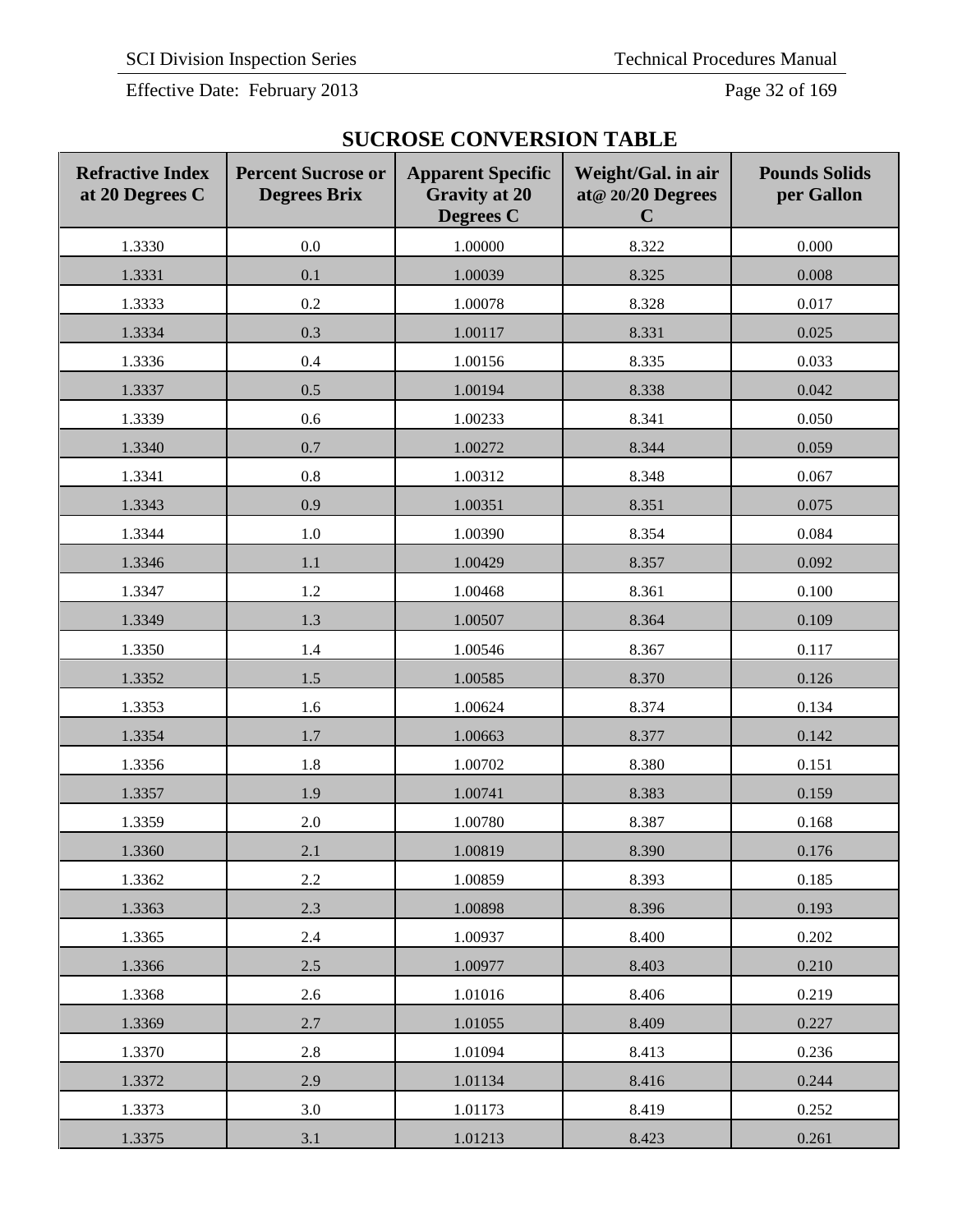SCI Division Inspection Series Technical Procedures Manual

Effective Date: February 2013 Page 33 of 169

| <b>Refractive Index</b><br>at 20 Degrees C | <b>Percent Sucrose or</b><br><b>Degrees Brix</b> | <b>Apparent Specific</b><br><b>Gravity at 20</b><br>Degrees C | Weight/Gal. in air<br>at@ 20/20 Degrees<br>$\mathbf C$ | <b>Pounds Solids</b><br>per Gallon |
|--------------------------------------------|--------------------------------------------------|---------------------------------------------------------------|--------------------------------------------------------|------------------------------------|
| 1.3376                                     | 3.2                                              | 1.01252                                                       | 8.426                                                  | 0.270                              |
| 1.3377                                     | 3.3                                              | 1.01292                                                       | 8.429                                                  | 0.278                              |
| 1.3379                                     | 3.4                                              | 1.01331                                                       | 8.432                                                  | 0.287                              |
| 1.3380                                     | 3.5                                              | 1.01371                                                       | 8.436                                                  | 0.295                              |
| 1.3382                                     | 3.6                                              | 1.01410                                                       | 8.439                                                  | 0.304                              |
| 1.3383                                     | 3.7                                              | 1.01450                                                       | 8.442                                                  | 0.312                              |
| 1.3385                                     | 3.8                                              | 1.01490                                                       | 8.446                                                  | 0.321                              |
| 1.3386                                     | 3.9                                              | 1.01529                                                       | 8.449                                                  | 0.329                              |
| 1.3388                                     | 4.0                                              | 1.01569                                                       | 8.452                                                  | 0.338                              |
| 1.3389                                     | 4.1                                              | 1.01609                                                       | 8.456                                                  | 0.347                              |
| 1.3391                                     | 4.2                                              | 1.01649                                                       | 8.459                                                  | 0.355                              |
| 1.3392                                     | 4.3                                              | 1.01688                                                       | 8.462                                                  | 0.364                              |
| 1.3394                                     | 4.4                                              | 1.01728                                                       | 8.465                                                  | 0.372                              |
| 1.3395                                     | 4.5                                              | 1.01768                                                       | 8.469                                                  | 0.381                              |
| 1.3397                                     | 4.6                                              | 1.01808                                                       | 8.472                                                  | 0.390                              |
| 1.3398                                     | 4.7                                              | 1.01848                                                       | 8.475                                                  | 0.398                              |
| 1.3400                                     | 4.8                                              | 1.01888                                                       | 8.479                                                  | 0.407                              |
| 1.3401                                     | 4.9                                              | 1.01928                                                       | 8.482                                                  | 0.416                              |
| 1.3402                                     | 5.0                                              | 1.01968                                                       | 8.485                                                  | 0.424                              |
| 1.3404                                     | 5.1                                              | 1.02008                                                       | 8.489                                                  | 0.433                              |
| 1.3405                                     | 5.2                                              | 1.02048                                                       | 8.492                                                  | 0.441                              |
| 1.3407                                     | 5.3                                              | 1.02088                                                       | 8.495                                                  | 0.450                              |
| 1.3408                                     | 5.4                                              | 1.02128                                                       | 8.499                                                  | 0.459                              |
| 1.3410                                     | 5.5                                              | 1.02168                                                       | 8.502                                                  | 0.468                              |
| 1.3411                                     | 5.6                                              | 1.02208                                                       | 8.505                                                  | 0.476                              |
| 1.3413                                     | 5.7                                              | 1.02248                                                       | 8.509                                                  | 0.485                              |
| 1.3414                                     | 5.8                                              | 1.02289                                                       | 8.512                                                  | 0.494                              |
| 1.3416                                     | 5.9                                              | 1.02329                                                       | 8.515                                                  | 0.502                              |
| 1.3417                                     | 6.0                                              | 1.02369                                                       | 8.519                                                  | 0.511                              |
| 1.3419                                     | 6.1                                              | 1.02409                                                       | 8.522                                                  | 0.520                              |
| 1.3420                                     | 6.2                                              | 1.02450                                                       | 8.526                                                  | 0.529                              |
| 1.3422                                     | 6.3                                              | 1.02490                                                       | 8.529                                                  | 0.537                              |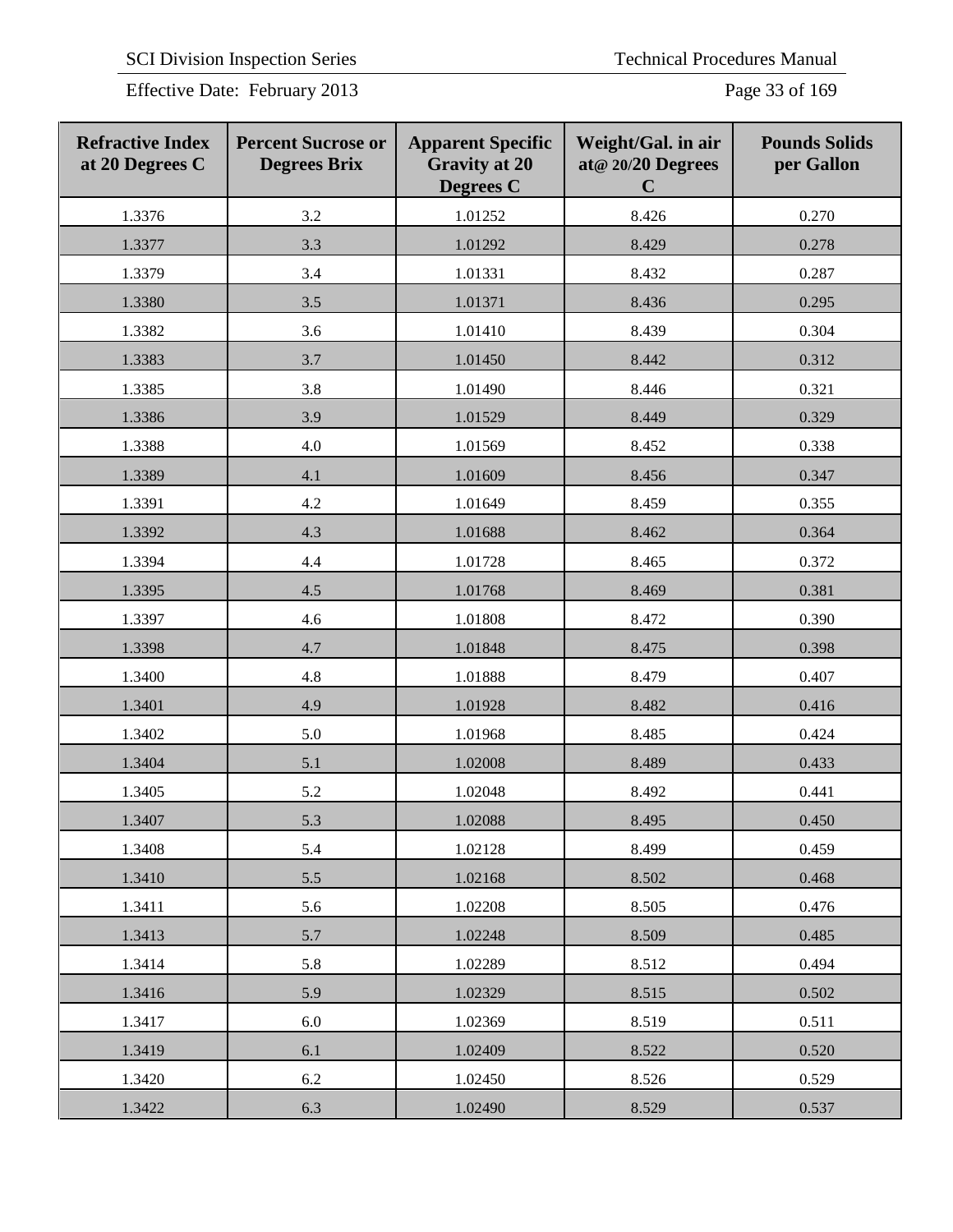| <b>Refractive Index</b><br>at 20 Degrees C | <b>Percent Sucrose or</b><br><b>Degrees Brix</b> | <b>Apparent Specific</b><br><b>Gravity at 20</b><br><b>Degrees C</b> | Weight/Gal. in air<br>at@ 20/20 Degrees<br>$\mathbf C$ | <b>Pounds Solids</b><br>per Gallon |
|--------------------------------------------|--------------------------------------------------|----------------------------------------------------------------------|--------------------------------------------------------|------------------------------------|
| 1.3423                                     | 6.4                                              | 1.02530                                                              | 8.532                                                  | 0.546                              |
| 1.3425                                     | 6.5                                              | 1.02571                                                              | 8.536                                                  | 0.555                              |
| 1.3426                                     | 6.6                                              | 1.02611                                                              | 8.539                                                  | 0.564                              |
| 1.3428                                     | 6.7                                              | 1.02652                                                              | 8.542                                                  | 0.572                              |
| 1.3429                                     | 6.8                                              | 1.02692                                                              | 8.546                                                  | 0.581                              |
| 1.3431                                     | 6.9                                              | 1.02733                                                              | 8.549                                                  | 0.590                              |
| 1.3432                                     | 7.0                                              | 1.02773                                                              | 8.552                                                  | 0.599                              |
| 1.3434                                     | 7.1                                              | 1.02814                                                              | 8.556                                                  | 0.607                              |
| 1.3435                                     | 7.2                                              | 1.02854                                                              | 8.559                                                  | 0.616                              |
| 1.3437                                     | 7.3                                              | 1.02895                                                              | 8.563                                                  | 0.625                              |
| 1.3438                                     | 7.4                                              | 1.02936                                                              | 8.566                                                  | 0.634                              |
| 1.3440                                     | 7.5                                              | 1.02976                                                              | 8.569                                                  | 0.643                              |
| 1.3441                                     | 7.6                                              | 1.03017                                                              | 8.573                                                  | 0.652                              |
| 1.3443                                     | 7.7                                              | 1.03058                                                              | 8.576                                                  | 0.660                              |
| 1.3444                                     | 7.8                                              | 1.03098                                                              | 8.580                                                  | 0.669                              |
| 1.3446                                     | 7.9                                              | 1.03139                                                              | 8.583                                                  | 0.678                              |
| 1.3447                                     | 8.0                                              | 1.03180                                                              | 8.586                                                  | 0.687                              |
| 1.3449                                     | 8.1                                              | 1.03221                                                              | 8.590                                                  | 0.696                              |
| 1.3450                                     | 8.2                                              | 1.03262                                                              | 8.593                                                  | 0.705                              |
| 1.3452                                     | 8.3                                              | 1.03303                                                              | 8.597                                                  | 0.714                              |
| 1.3454                                     | 8.4                                              | 1.03344                                                              | 8.600                                                  | 0.722                              |
| 1.3455                                     | 8.5                                              | 1.03385                                                              | 8.603                                                  | 0.731                              |
| 1.3457                                     | 8.6                                              | 1.03426                                                              | 8.607                                                  | 0.740                              |
| 1.3459                                     | 8.7                                              | 1.03467                                                              | 8.610                                                  | 0.749                              |
| 1.3460                                     | $8.8\,$                                          | 1.03508                                                              | 8.614                                                  | 0.758                              |
| 1.3461                                     | 8.9                                              | 1.03549                                                              | 8.617                                                  | 0.767                              |
| 1.3463                                     | 9.0                                              | 1.03590                                                              | 8.620                                                  | 0.776                              |
| 1.3464                                     | 9.1                                              | 1.03631                                                              | 8.624                                                  | 0.785                              |
| 1.3466                                     | 9.2                                              | 1.03672                                                              | 8.627                                                  | 0.794                              |
| 1.3467                                     | 9.3                                              | 1.03713                                                              | 8.631                                                  | 0.803                              |
| 1.3469                                     | 9.4                                              | 1.03755                                                              | 8.634                                                  | 0.812                              |
| 1.3470                                     | 9.5                                              | 1.03796                                                              | 8.638                                                  | 0.821                              |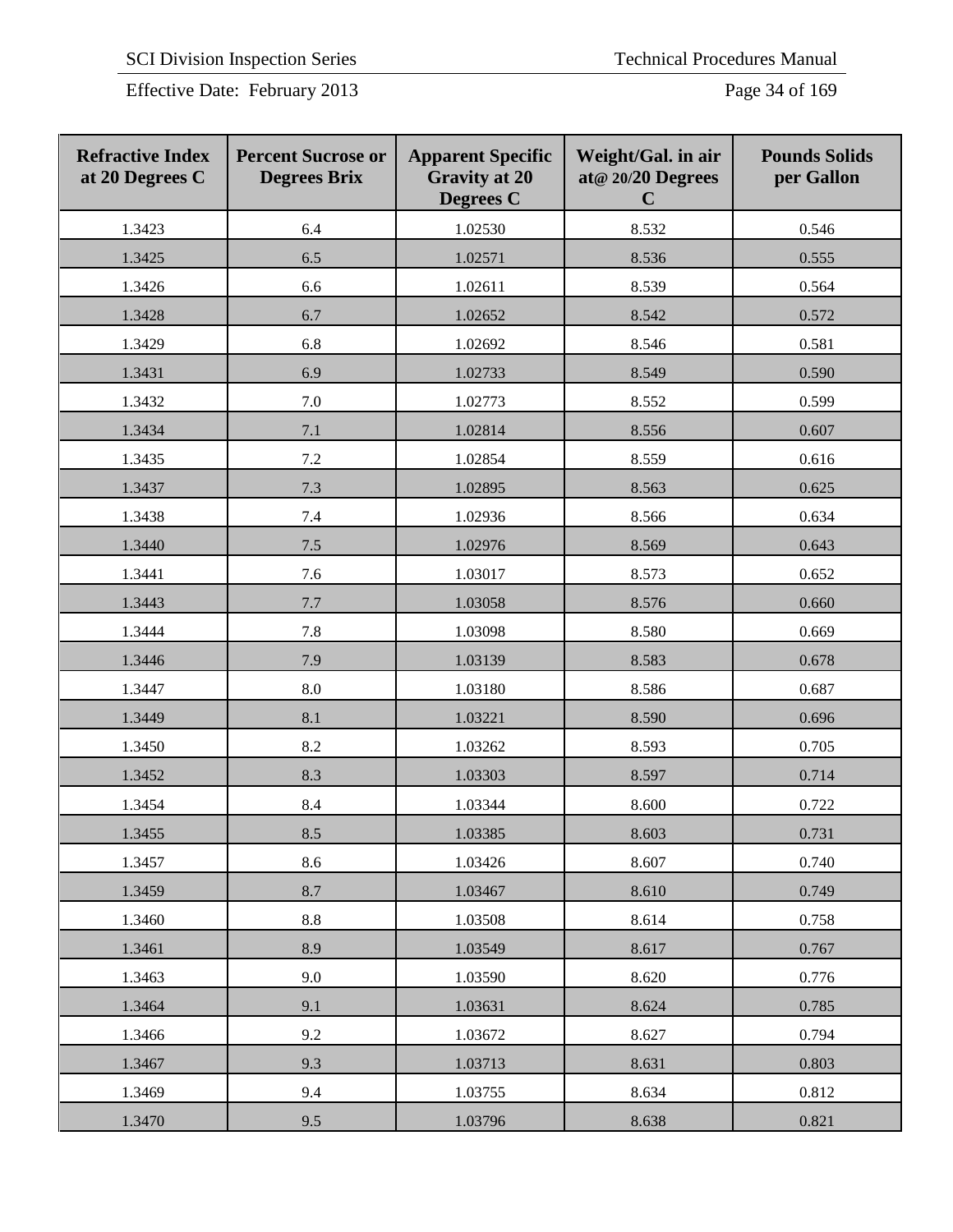Effective Date: February 2013 Page 35 of 169

| <b>Refractive Index</b><br>at 20 Degrees C | <b>Percent Sucrose or</b><br><b>Degrees Brix</b> | <b>Apparent Specific</b><br><b>Gravity at 20</b><br><b>Degrees</b> C | Weight/Gal. in air<br>at@ 20/20 Degrees<br>$\mathbf C$ | <b>Pounds Solids</b><br>per Gallon |
|--------------------------------------------|--------------------------------------------------|----------------------------------------------------------------------|--------------------------------------------------------|------------------------------------|
| 1.3472                                     | 9.6                                              | 1.03837                                                              | 8.641                                                  | 0.830                              |
| 1.3473                                     | 9.7                                              | 1.03879                                                              | 8.644                                                  | 0.838                              |
| 1.3475                                     | 9.8                                              | 1.03920                                                              | 8.648                                                  | 0.848                              |
| 1.3476                                     | 9.9                                              | 1.03961                                                              | 8.651                                                  | 0.856                              |
| 1.3478                                     | 10.0                                             | 1.04003                                                              | 8.655                                                  | 0.866                              |
| 1.3480                                     | 10.1                                             | 1.04044                                                              | 8.658                                                  | 0.874                              |
| 1.3481                                     | 10.2                                             | 1.04086                                                              | 8.662                                                  | 0.884                              |
| 1.3483                                     | 10.3                                             | 1.04127                                                              | 8.665                                                  | 0.892                              |
| 1.3484                                     | 10.4                                             | 1.04169                                                              | 8.669                                                  | 0.902                              |
| 1.3486                                     | 10.5                                             | 1.04210                                                              | 8.672                                                  | 0.911                              |
| 1.3487                                     | 10.6                                             | 1.04252                                                              | 8.675                                                  | 0.920                              |
| 1.3489                                     | 10.7                                             | 1.04293                                                              | 8.679                                                  | 0.929                              |
| 1.3490                                     | 10.8                                             | 1.04335                                                              | 8.682                                                  | 0.938                              |
| 1.3492                                     | 10.9                                             | 1.04377                                                              | 8.686                                                  | 0.947                              |
| 1.3493                                     | 11.0                                             | 1.04418                                                              | 8.689                                                  | 0.956                              |
| 1.3495                                     | 11.1                                             | 1.04460                                                              | 8.693                                                  | 0.965                              |
| 1.3497                                     | 11.2                                             | 1.04502                                                              | 8.696                                                  | 0.974                              |
| 1.3498                                     | 11.3                                             | 1.04544                                                              | 8.700                                                  | 0.983                              |
| 1.3500                                     | 11.4                                             | 1.04585                                                              | 8.703                                                  | 0.992                              |
| 1.3501                                     | 11.5                                             | 1.04627                                                              | 8.707                                                  | 1.001                              |
| 1.3503                                     | 11.6                                             | 1.04669                                                              | 8.710                                                  | 1.010                              |
| 1.3504                                     | $11.7\,$                                         | 1.04711                                                              | 8.714                                                  | 1.020                              |
| 1.3506                                     | 11.8                                             | 1.04753                                                              | 8.717                                                  | 1.029                              |
| 1.3507                                     | 11.9                                             | 1.04795                                                              | 8.721                                                  | 1.038                              |
| 1.3509                                     | 12.0                                             | 1.04837                                                              | 8.724                                                  | 1.047                              |
| 1.3511                                     | 12.1                                             | 1.04879                                                              | 8.728                                                  | 1.056                              |
| 1.3512                                     | 12.2                                             | 1.04921                                                              | 8.731                                                  | 1.065                              |
| 1.3514                                     | 12.3                                             | 1.04963                                                              | 8.735                                                  | 1.074                              |
| 1.3515                                     | 12.4                                             | 1.05005                                                              | 8.738                                                  | 1.084                              |
| 1.3517                                     | 12.5                                             | 1.05047                                                              | 8.742                                                  | 1.093                              |
| 1.3518                                     | 12.6                                             | 1.05090                                                              | 8.745                                                  | 1.102                              |
| 1.3520                                     | 12.7                                             | 1.05132                                                              | 8.749                                                  | 1.111                              |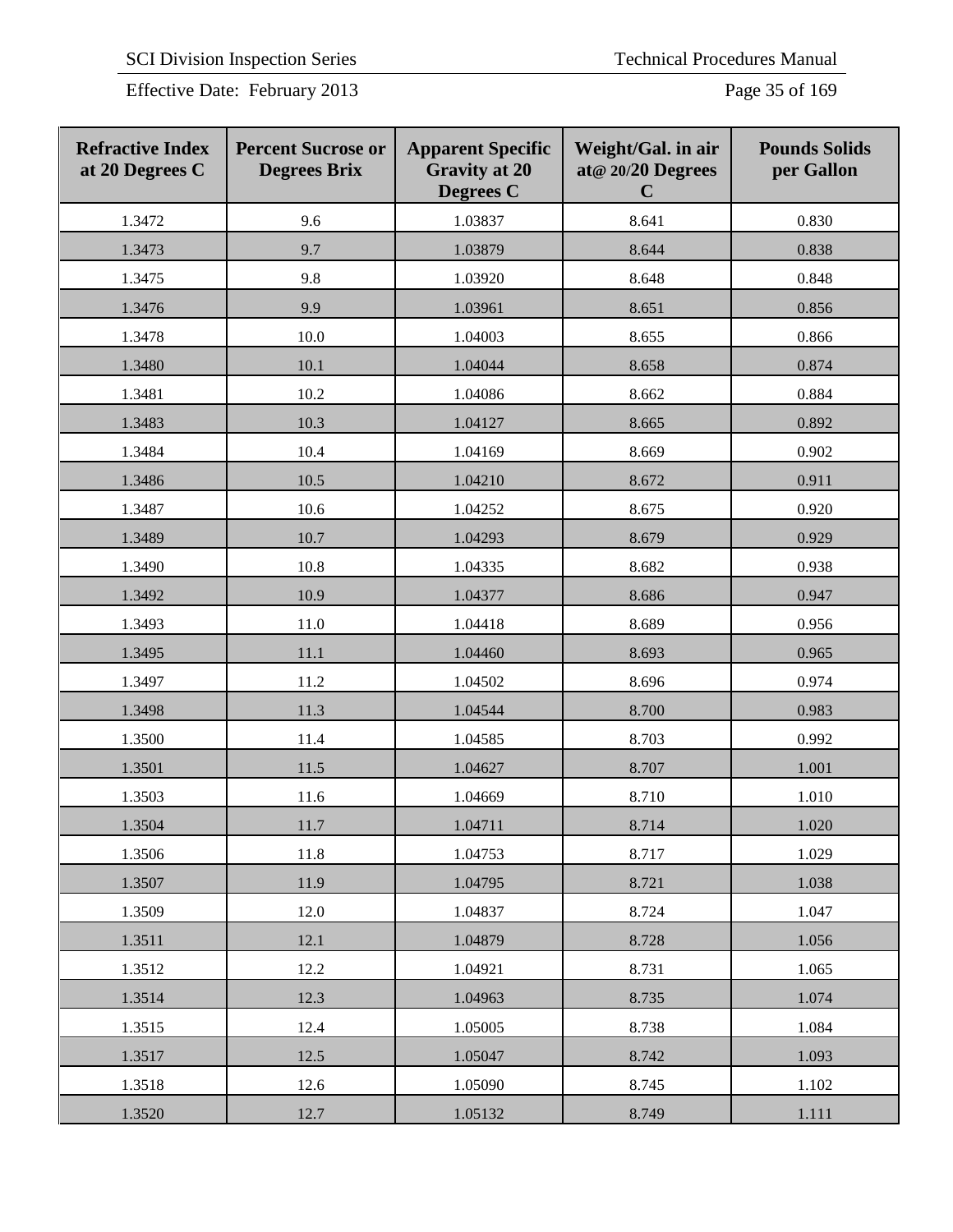Effective Date: February 2013 Page 36 of 169

| <b>Refractive Index</b><br>at 20 Degrees C | <b>Percent Sucrose or</b><br><b>Degrees Brix</b> | <b>Apparent Specific</b><br><b>Gravity at 20</b><br><b>Degrees</b> C | Weight/Gal. in air<br>at@ 20/20 Degrees<br>$\mathbf C$ | <b>Pounds Solids</b><br>per Gallon |
|--------------------------------------------|--------------------------------------------------|----------------------------------------------------------------------|--------------------------------------------------------|------------------------------------|
| 1.3522                                     | 12.8                                             | 1.05174                                                              | 8.752                                                  | 1.120                              |
| 1.3523                                     | 12.9                                             | 1.05216                                                              | 8.756                                                  | 1.130                              |
| 1.3525                                     | 13.0                                             | 1.05259                                                              | 8.759                                                  | 1.139                              |
| 1.3626                                     | 13.1                                             | 1.05301                                                              | 8.763                                                  | 1.148                              |
| 1.3528                                     | 13.2                                             | 1.05343                                                              | 8.766                                                  | 1.157                              |
| 1.3529                                     | 13.3                                             | 1.05386                                                              | 8.770                                                  | 1.166                              |
| 1.3531                                     | 13.4                                             | 1.05428                                                              | 8.773                                                  | 1.176                              |
| 1.3533                                     | 13.5                                             | 1.05470                                                              | 8.777                                                  | 1.185                              |
| 1.3534                                     | 13.6                                             | 1.05513                                                              | 8.781                                                  | 1.194                              |
| 1.3536                                     | 13.7                                             | 1.05556                                                              | 8.784                                                  | 1.203                              |
| 1.3537                                     | 13.8                                             | 1.05598                                                              | 8.788                                                  | 1.213                              |
| 1.3539                                     | 13.9                                             | 1.05641                                                              | 8.791                                                  | 1.222                              |
| 1.3541                                     | 14.0                                             | 1.05683                                                              | 8.795                                                  | 1.231                              |
| 1.3542                                     | 14.1                                             | 1.05726                                                              | 8.798                                                  | 1.241                              |
| 1.3544                                     | 14.2                                             | 1.05769                                                              | 8.802                                                  | 1.250                              |
| 1.3545                                     | 14.3                                             | 1.05811                                                              | 8.805                                                  | 1.259                              |
| 1.3547                                     | 14.4                                             | 1.05854                                                              | 8.809                                                  | 1.268                              |
| 1.3548                                     | 14.5                                             | 1.05897                                                              | 8.812                                                  | 1.278                              |
| 1.3550                                     | 14.6                                             | 1.05940                                                              | 8.816                                                  | 1.287                              |
| 1.3552                                     | 14.7                                             | 1.05982                                                              | 8.820                                                  | 1.297                              |
| 1.3553                                     | 14.8                                             | 1.06025                                                              | 8.823                                                  | 1.306                              |
| 1.3555                                     | 14.9                                             | 1.06068                                                              | 8.827                                                  | 1.315                              |
| 1.3556                                     | 15.0                                             | 1.06111                                                              | 8.830                                                  | 1.325                              |
| 1.3558                                     | 15.1                                             | 1.06154                                                              | 8.834                                                  | 1.334                              |
| 1.3560                                     | 15.2                                             | 1.06197                                                              | 8.837                                                  | 1.343                              |
| 1.3561                                     | 15.3                                             | 1.06240                                                              | 8.841                                                  | 1.353                              |
| 1.3563                                     | 15.4                                             | 1.06283                                                              | 8.845                                                  | 1.362                              |
| 1.3564                                     | 15.5                                             | 1.06326                                                              | 8.848                                                  | 1.371                              |
| 1.3566                                     | 15.6                                             | 1.06369                                                              | 8.852                                                  | 1.381                              |
| 1.3567                                     | 15.7                                             | 1.06412                                                              | 8.855                                                  | 1.390                              |
| 1.3569                                     | 15.8                                             | 1.06455                                                              | 8.859                                                  | 1.400                              |
| 1.3571                                     | 15.9                                             | 1.06499                                                              | 8.863                                                  | 1.409                              |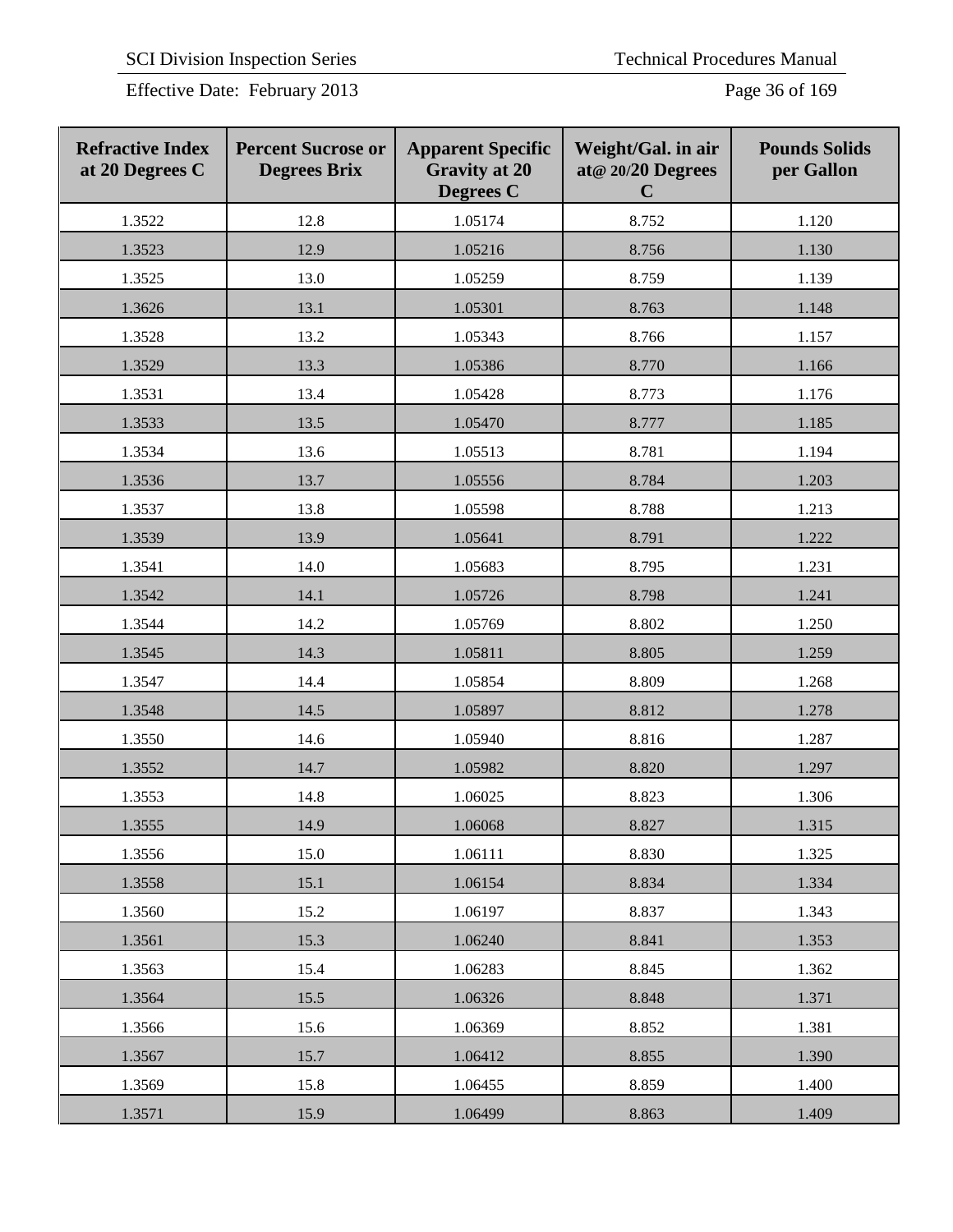Effective Date: February 2013 Page 37 of 169

| <b>Refractive Index</b><br>at 20 Degrees C | <b>Percent Sucrose or</b><br><b>Degrees Brix</b> | <b>Apparent Specific</b><br><b>Gravity at 20</b><br><b>Degrees C</b> | Weight/Gal. in air<br>at@ 20/20 Degrees<br>$\mathbf C$ | <b>Pounds Solids</b><br>per Gallon |
|--------------------------------------------|--------------------------------------------------|----------------------------------------------------------------------|--------------------------------------------------------|------------------------------------|
| 1.3573                                     | 16.0                                             | 1.06542                                                              | 8.866                                                  | 1.419                              |
| 1.3574                                     | 16.1                                             | 1.06585                                                              | 8.870                                                  | 1.428                              |
| 1.3576                                     | 16.2                                             | 1.06629                                                              | 8.873                                                  | 1.437                              |
| 1.3577                                     | 16.3                                             | 1.06672                                                              | 8.877                                                  | 1.447                              |
| 1.3579                                     | 16.4                                             | 1.06715                                                              | 8.881                                                  | 1.456                              |
| 1.3581                                     | 16.5                                             | 1.06759                                                              | 8.884                                                  | 1.466                              |
| 1.3582                                     | 16.6                                             | 1.06802                                                              | 8.888                                                  | 1.475                              |
| 1.3584                                     | 16.7                                             | 1.06845                                                              | 8.891                                                  | 1.485                              |
| 1.3586                                     | 16.8                                             | 1.06889                                                              | 8.895                                                  | 1.494                              |
| 1.3587                                     | 16.9                                             | 1.06933                                                              | 8.899                                                  | 1.504                              |
| 1.3589                                     | 17.0                                             | 1.06976                                                              | 8.902                                                  | 1.513                              |
| 1.3591                                     | 17.1                                             | 1.07020                                                              | 8.906                                                  | 1.523                              |
| 1.3592                                     | 17.2                                             | 1.07063                                                              | 8.909                                                  | 1.532                              |
| 1.3594                                     | 17.3                                             | 1.07107                                                              | 8.913                                                  | 1.542                              |
| 1.3595                                     | 17.4                                             | 1.07151                                                              | 8.917                                                  | 1.552                              |
| 1.3597                                     | 17.5                                             | 1.07194                                                              | 8.920                                                  | 1.561                              |
| 1.3598                                     | 17.6                                             | 1.07238                                                              | 8.924                                                  | 1.571                              |
| 1.3600                                     | 17.7                                             | 1.07282                                                              | 8.928                                                  | 1.580                              |
| 1.3602                                     | 17.8                                             | 1.07325                                                              | 8.931                                                  | 1.590                              |
| 1.3603                                     | 17.9                                             | 1.07369                                                              | 8.935                                                  | 1.599                              |
| 1.3605                                     | 18.0                                             | 1.07413                                                              | 8.939                                                  | 1.609                              |
| 1.3607                                     | 18.1                                             | 1.07457                                                              | 8.942                                                  | 1.619                              |
| 1.3608                                     | 18.2                                             | 1.07501                                                              | 8.946                                                  | 1.628                              |
| 1.3610                                     | 18.3                                             | 1.07545                                                              | 8.950                                                  | 1.638                              |
| 1.3612                                     | 18.4                                             | 1.07589                                                              | 8.953                                                  | 1.647                              |
| 1.3613                                     | 18.5                                             | 1.07633                                                              | 8.957                                                  | 1.657                              |
| 1.3615                                     | 18.6                                             | 1.07677                                                              | 8.961                                                  | 1.667                              |
| 1.3617                                     | 18.7                                             | 1.07721                                                              | 8.964                                                  | 1.676                              |
| 1.3618                                     | 18.8                                             | 1.07765                                                              | 8.968                                                  | 1.686                              |
| 1.3620                                     | 18.9                                             | 1.07809                                                              | 8.972                                                  | 1.696                              |
| 1.3621                                     | 19.0                                             | 1.07853                                                              | 8.975                                                  | 1.705                              |
| 1.3623                                     | 19.1                                             | 1.07898                                                              | 8.979                                                  | 1.715                              |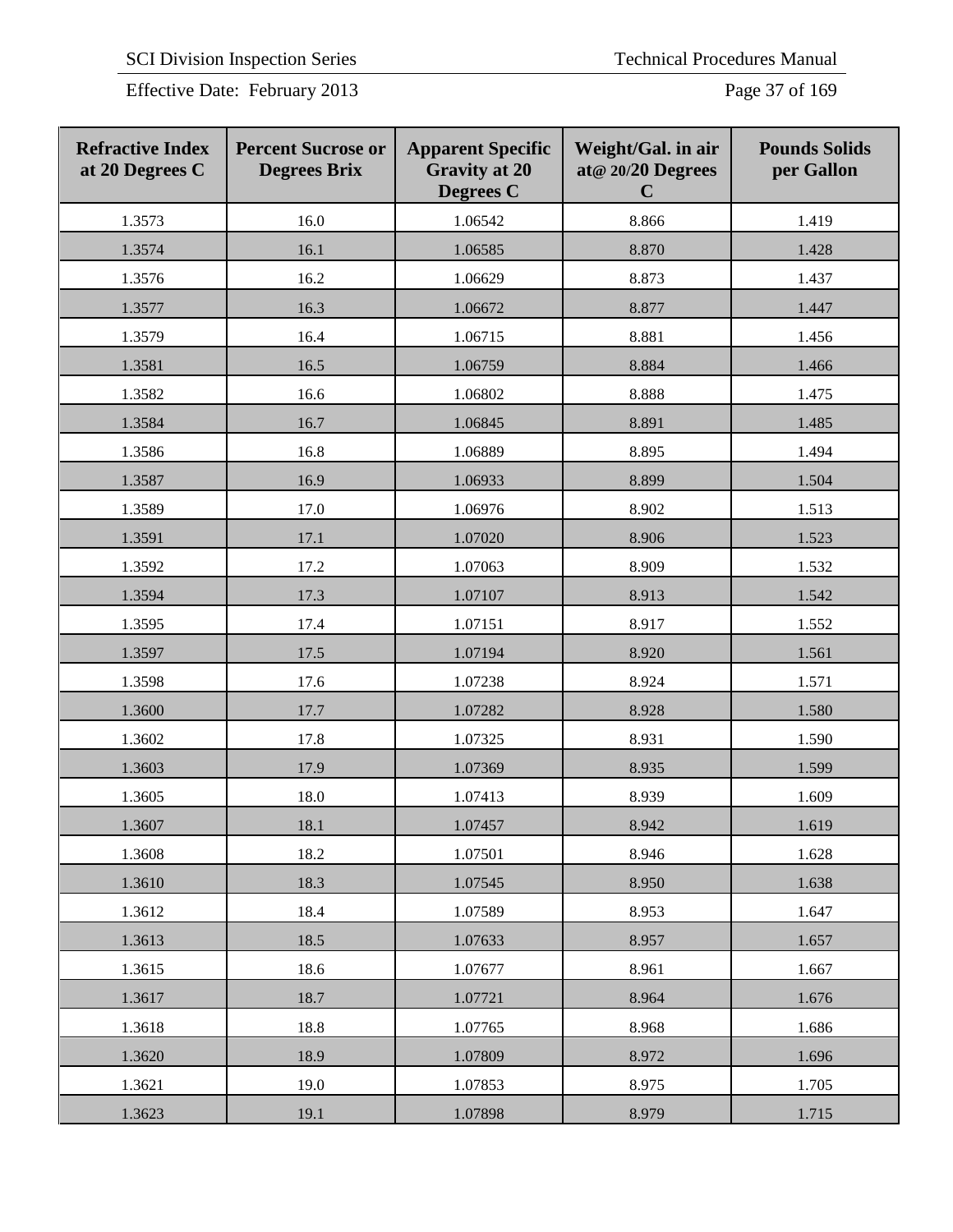Effective Date: February 2013 Page 38 of 169

| <b>Refractive Index</b><br>at 20 Degrees C | <b>Percent Sucrose or</b><br><b>Degrees Brix</b> | <b>Apparent Specific</b><br><b>Gravity at 20</b><br>Degrees C | Weight/Gal. in air<br>at@ 20/20 Degrees<br>$\mathbf C$ | <b>Pounds Solids</b><br>per Gallon |
|--------------------------------------------|--------------------------------------------------|---------------------------------------------------------------|--------------------------------------------------------|------------------------------------|
| 1.3625                                     | 19.2                                             | 1.07942                                                       | 8.983                                                  | 1.725                              |
| 1.3626                                     | 19.3                                             | 1.07986                                                       | 8.986                                                  | 1.734                              |
| 1.3628                                     | 19.4                                             | 1.08030                                                       | 8.990                                                  | 1.744                              |
| 1.3630                                     | 19.5                                             | 1.08075                                                       | 8.994                                                  | 1.754                              |
| 1.3631                                     | 19.6                                             | 1.08119                                                       | 8.997                                                  | 1.763                              |
| 1.3633                                     | 19.7                                             | 1.08164                                                       | 9.001                                                  | 1.773                              |
| 1.3635                                     | 19.8                                             | 1.08208                                                       | 9.005                                                  | 1.783                              |
| 1.3636                                     | 19.9                                             | 1.08252                                                       | 9.008                                                  | 1.792                              |
| 1.3638                                     | 20.0                                             | 1.08297                                                       | 9.012                                                  | 1.802                              |
| 1.3640                                     | 20.1                                             | 1.08342                                                       | 9.016                                                  | 1.812                              |
| 1.3641                                     | 20.2                                             | 1.08386                                                       | 9.020                                                  | 1.822                              |
| 1.3643                                     | 20.3                                             | 1.08431                                                       | 9.023                                                  | 1.832                              |
| 1.3645                                     | 20.4                                             | 1.08475                                                       | 9.027                                                  | 1.842                              |
| 1.3646                                     | 20.5                                             | 1.08520                                                       | 9.031                                                  | 1.851                              |
| 1.3648                                     | 20.6                                             | 1.08565                                                       | 9.034                                                  | 1.861                              |
| 1.3650                                     | 20.7                                             | 1.08609                                                       | 9.038                                                  | 1.871                              |
| 1.3651                                     | 20.8                                             | 1.08654                                                       | 9.042                                                  | 1.881                              |
| 1.3653                                     | 20.9                                             | 1.08699                                                       | 9.046                                                  | 1.891                              |
| 1.3655                                     | 21.0                                             | 1.08744                                                       | 9.049                                                  | 1.900                              |
| 1.3656                                     | 21.1                                             | 1.08789                                                       | 9.053                                                  | 1.910                              |
| 1.3658                                     | 21.2                                             | 1.08834                                                       | 9.057                                                  | 1.920                              |
| 1.3660                                     | 21.3                                             | 1.08879                                                       | 9.061                                                  | 1.930                              |
| 1.3661                                     | 21.4                                             | 1.08923                                                       | 9.064                                                  | 1.940                              |
| 1.3663                                     | 21.5                                             | 1.08968                                                       | 9.068                                                  | 1.950                              |
| 1.3665                                     | 21.6                                             | 1.09013                                                       | 9.072                                                  | 1.960                              |
| 1.3667                                     | 21.7                                             | 1.09058                                                       | 9.076                                                  | 1.969                              |
| 1.3668                                     | 21.8                                             | 1.09103                                                       | 9.079                                                  | 1.979                              |
| 1.3670                                     | 21.9                                             | 1.09149                                                       | 9.083                                                  | 1.989                              |
| 1.3672                                     | 22.0                                             | 1.09194                                                       | 9.087                                                  | 1.999                              |
| 1.3673                                     | 21.1                                             | 1.09239                                                       | 9.091                                                  | 2.009                              |
| 1.3675                                     | 21.2                                             | 1.09284                                                       | 9.094                                                  | 2.019                              |
| 1.3677                                     | 21.3                                             | 1.09329                                                       | 9.098                                                  | 2.029                              |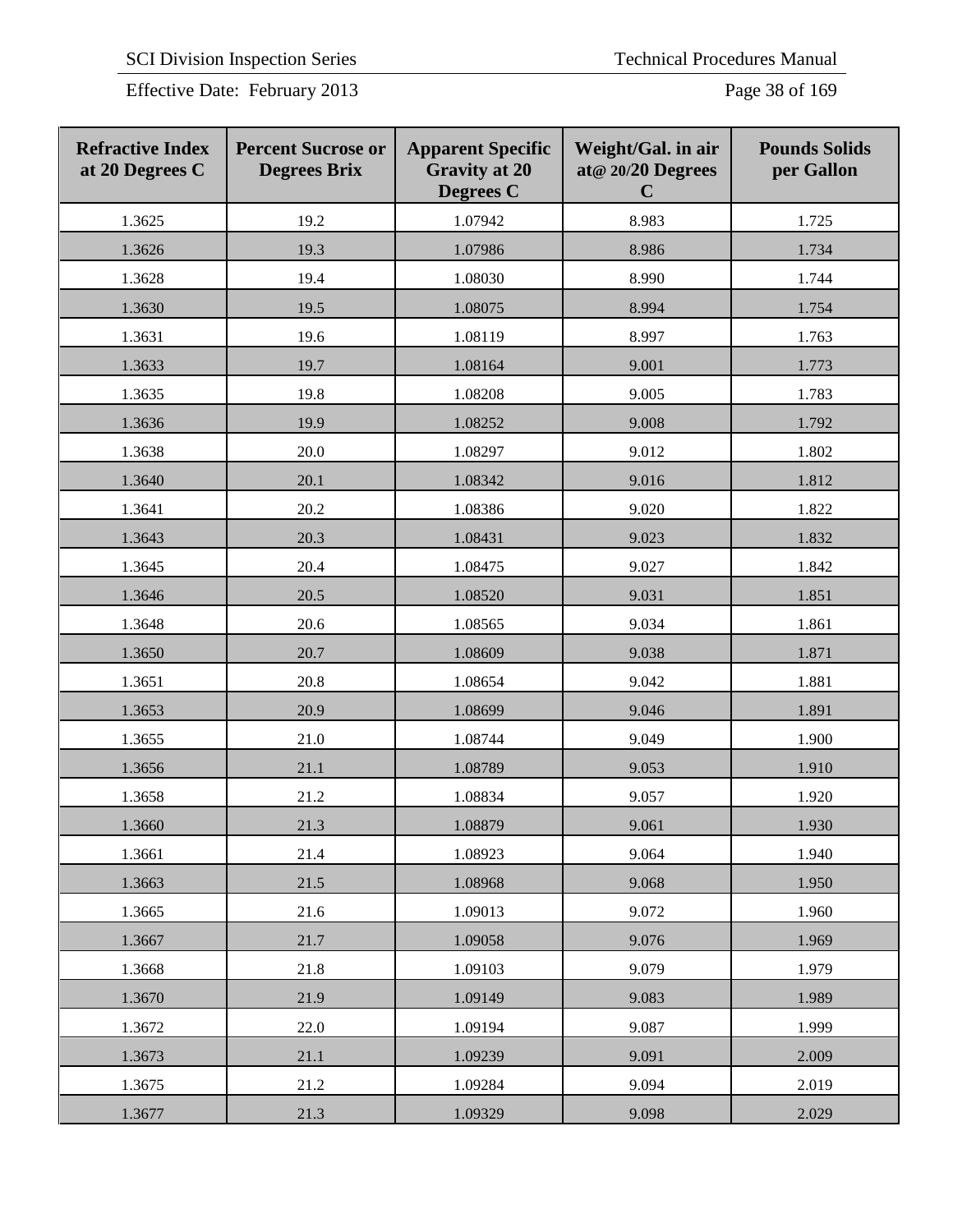Effective Date: February 2013 Page 39 of 169

| <b>Refractive Index</b><br>at 20 Degrees C | <b>Percent Sucrose or</b><br><b>Degrees Brix</b> | <b>Apparent Specific</b><br><b>Gravity at 20</b><br><b>Degrees</b> C | Weight/Gal. in air<br>at@ 20/20 Degrees<br>$\mathbf C$ | <b>Pounds Solids</b><br>per Gallon |
|--------------------------------------------|--------------------------------------------------|----------------------------------------------------------------------|--------------------------------------------------------|------------------------------------|
| 1.3678                                     | 22.4                                             | 1.09375                                                              | 9.102                                                  | 2.039                              |
| 1.3680                                     | 22.5                                             | 1.09420                                                              | 9.106                                                  | 2.049                              |
| 1.3682                                     | 22.6                                             | 1.09465                                                              | 9.109                                                  | 2.059                              |
| 1.3683                                     | 22.7                                             | 1.09511                                                              | 9.113                                                  | 2.069                              |
| 1.3685                                     | 22.8                                             | 1.09556                                                              | 9.117                                                  | 2.079                              |
| 1.3687                                     | 22.9                                             | 1.09602                                                              | 9.121                                                  | 2.089                              |
| 1.3688                                     | 23.0                                             | 1.09647                                                              | 9.125                                                  | 2.099                              |
| 1.3690                                     | 23.1                                             | 1.09693                                                              | 9.128                                                  | 2.109                              |
| 1.3692                                     | 23.2                                             | 1.09738                                                              | 9.132                                                  | 2.119                              |
| 1.3694                                     | 23.3                                             | 1.09784                                                              | 9.136                                                  | 2.129                              |
| 1.3695                                     | 23.4                                             | 1.09829                                                              | 9.140                                                  | 2.139                              |
| 1.3697                                     | 23.5                                             | 1.09875                                                              | 9.143                                                  | 2.149                              |
| 1.3699                                     | 23.6                                             | 1.09921                                                              | 9.147                                                  | 2.159                              |
| 1.3700                                     | 23.7                                             | 1.09966                                                              | 9.151                                                  | 2.169                              |
| 1.3702                                     | 23.8                                             | 1.10012                                                              | 9.155                                                  | 2.179                              |
| 1.3704                                     | 23.9                                             | 1.10058                                                              | 9.159                                                  | 2.189                              |
| 1.3706                                     | 24.0                                             | 1.10104                                                              | 9.163                                                  | 2.199                              |
| 1.3707                                     | 24.1                                             | 1.10149                                                              | 9.166                                                  | 2.209                              |
| 1.3709                                     | 24.2                                             | 1.10195                                                              | 9.170                                                  | 2.219                              |
| 1.3711                                     | 24.3                                             | 1.10241                                                              | 9.174                                                  | 2.229                              |
| 1.3712                                     | 24.4                                             | 1.10287                                                              | 9.178                                                  | 2.239                              |
| 1.3714                                     | 24.5                                             | 1.10333                                                              | 9.182                                                  | 2.250                              |
| 1.3716                                     | 24.6                                             | 1.10370                                                              | 9.185                                                  | 2.260                              |
| 1.3718                                     | 24.7                                             | 1.10425                                                              | 9.189                                                  | 2.270                              |
| 1.3719                                     | 24.8                                             | 1.10471                                                              | 9.193                                                  | 2.280                              |
| 1.3721                                     | 24.9                                             | 1.10517                                                              | 9.197                                                  | 2.290                              |
| 1.3723                                     | 25.0                                             | 1.10564                                                              | 9.201                                                  | 2.300                              |
| 1.3724                                     | 25.1                                             | 1.10610                                                              | 9.205                                                  | 2.310                              |
| 1.3726                                     | 25.2                                             | 1.01656                                                              | 9.208                                                  | 2.320                              |
| 1.3728                                     | 25.3                                             | 1.10702                                                              | 9.212                                                  | 2.331                              |
| 1.3729                                     | 25.4                                             | 1.10748                                                              | 9.216                                                  | 2.341                              |
| 1.3731                                     | 25.5                                             | 1.10795                                                              | 9.220                                                  | 2.351                              |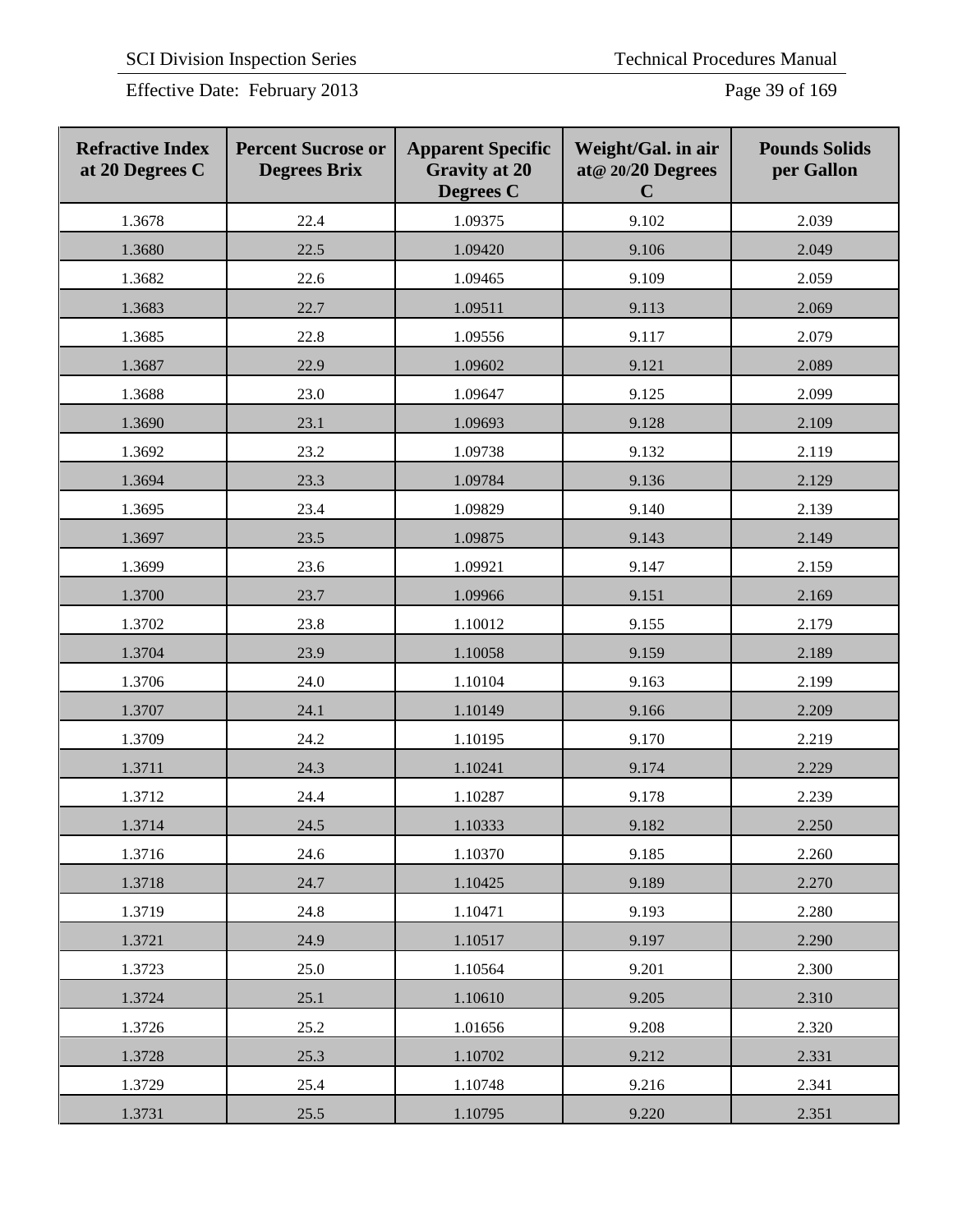Effective Date: February 2013 Page 40 of 169

| <b>Refractive Index</b><br>at 20 Degrees C | <b>Percent Sucrose or</b><br><b>Degrees Brix</b> | <b>Apparent Specific</b><br><b>Gravity at 20</b><br><b>Degrees C</b> | Weight/Gal. in air<br>at@ 20/20 Degrees<br>$\mathbf C$ | <b>Pounds Solids</b><br>per Gallon |
|--------------------------------------------|--------------------------------------------------|----------------------------------------------------------------------|--------------------------------------------------------|------------------------------------|
| 1.3733                                     | 25.6                                             | 1.10841                                                              | 9.224                                                  | 2.361                              |
| 1.3735                                     | 25.7                                             | 1.10887                                                              | 9.228                                                  | 2.372                              |
| 1.3736                                     | 25.8                                             | 1.10934                                                              | 9.232                                                  | 2.382                              |
| 1.3738                                     | 25.9                                             | 1.10980                                                              | 9.235                                                  | 2.392                              |
| 1.3740                                     | 26.0                                             | 1.11027                                                              | 9.239                                                  | 2.402                              |
| 1.3741                                     | 26.1                                             | 1.11073                                                              | 9.243                                                  | 2.412                              |
| 1.3743                                     | 26.2                                             | 1.11120                                                              | 9.247                                                  | 2.423                              |
| 1.3745                                     | 26.3                                             | 1.11166                                                              | 9.251                                                  | 2.433                              |
| 1.3747                                     | 26.4                                             | 1.11213                                                              | 9.255                                                  | 2.443                              |
| 1.3748                                     | 26.5                                             | 1.11260                                                              | 9.259                                                  | 2.454                              |
| 1.3750                                     | 26.6                                             | 1.11306                                                              | 9.263                                                  | 2.464                              |
| 1.3752                                     | 26.7                                             | 1.11353                                                              | 9.266                                                  | 2.474                              |
| 1.3753                                     | 26.8                                             | 1.11400                                                              | 9.270                                                  | 2.484                              |
| 1.3755                                     | 26.9                                             | 1.11447                                                              | 9.274                                                  | 2.495                              |
| 1.3757                                     | 27.0                                             | 1.11493                                                              | 9.278                                                  | 2.505                              |
| 1.3759                                     | 27.1                                             | 1.11540                                                              | 9.282                                                  | 2.515                              |
| 1.3761                                     | 27.2                                             | 1.11587                                                              | 9.286                                                  | 2.526                              |
| 1.3762                                     | 27.3                                             | 1.11634                                                              | 9.290                                                  | 2.536                              |
| 1.3764                                     | 27.4                                             | 1.11681                                                              | 9.294                                                  | 2.547                              |
| 1.3766                                     | 27.5                                             | 1.11728                                                              | 9.298                                                  | 2.557                              |
| 1.3768                                     | 27.6                                             | 1.11775                                                              | 9.302                                                  | 2.567                              |
| 1.3769                                     | 27.7                                             | 1.11822                                                              | 9.305                                                  | 2.578                              |
| 1.3771                                     | 27.8                                             | 1.11869                                                              | 9.309                                                  | 2.588                              |
| 1.3773                                     | 27.9                                             | 1.11916                                                              | 9.313                                                  | 2.598                              |
| 1.3775                                     | 28.0                                             | 1.11963                                                              | 9.317                                                  | 2.609                              |
| 1.3777                                     | 28.1                                             | 1.12010                                                              | 9.321                                                  | 2.619                              |
| 1.3778                                     | 28.2                                             | 1.12058                                                              | 9.325                                                  | 2.630                              |
| 1.3780                                     | 28.3                                             | 1.12105                                                              | 9.329                                                  | 2.640                              |
| 1.3782                                     | 28.4                                             | 1.12152                                                              | 9.333                                                  | 2.651                              |
| 1.3784                                     | 28.5                                             | 1.12199                                                              | 9.337                                                  | 2.661                              |
| 1.3785                                     | 28.6                                             | 1.12247                                                              | 9.341                                                  | 2.672                              |
| 1.3787                                     | 28.7                                             | 1.12294                                                              | 9.345                                                  | 2.682                              |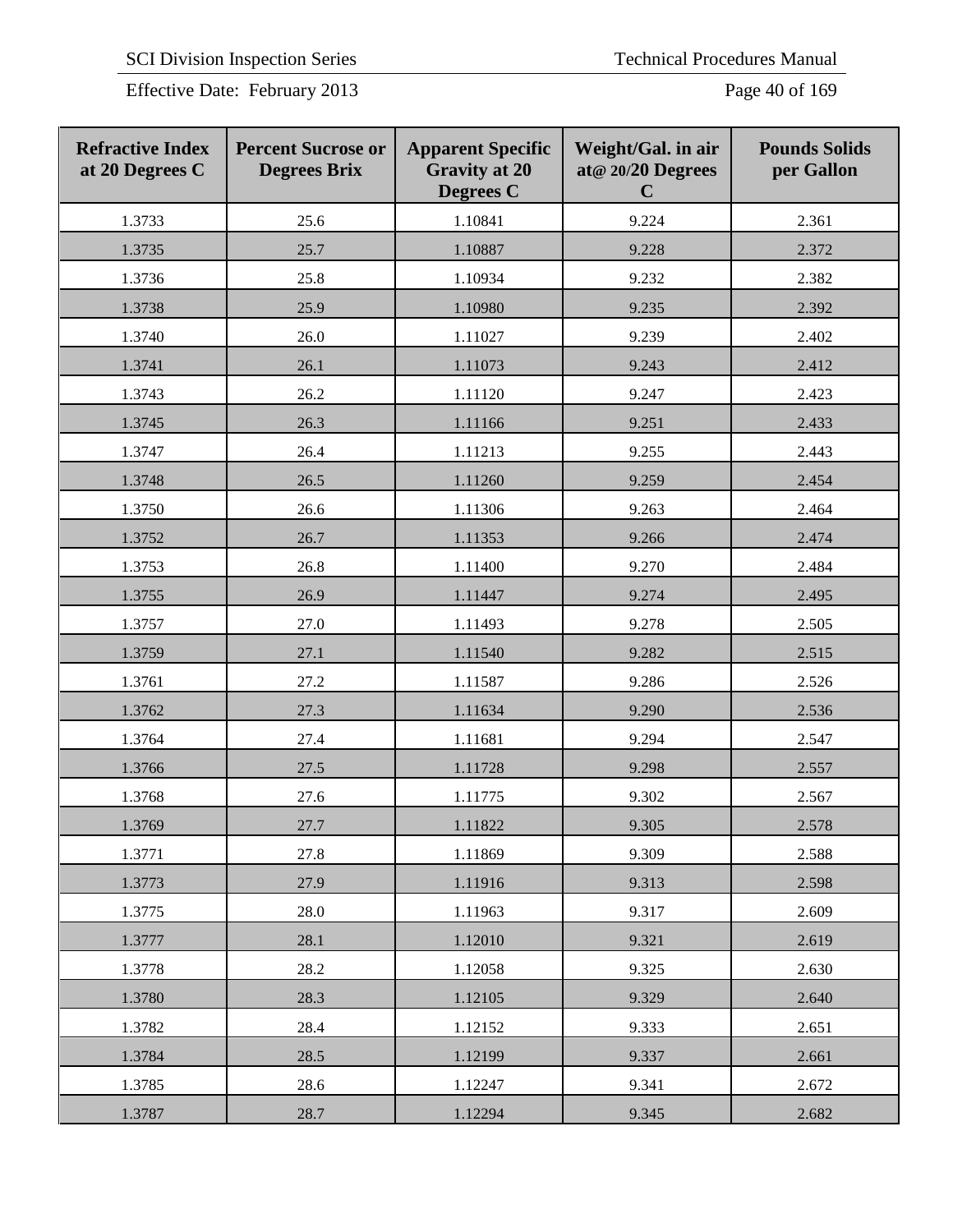| <b>Refractive Index</b><br>at 20 Degrees C | <b>Percent Sucrose or</b><br><b>Degrees Brix</b> | <b>Apparent Specific</b><br><b>Gravity at 20</b><br>Degrees C | Weight/Gal. in air<br>at@ 20/20 Degrees<br>$\mathbf C$ | <b>Pounds Solids</b><br>per Gallon |
|--------------------------------------------|--------------------------------------------------|---------------------------------------------------------------|--------------------------------------------------------|------------------------------------|
| 1.3789                                     | 28.8                                             | 1.12342                                                       | 9.349                                                  | 2.693                              |
| 1.3791                                     | 28.9                                             | 1.12389                                                       | 9.353                                                  | 2.702                              |
| 1.3792                                     | 29.0                                             | 1.12436                                                       | 9.357                                                  | 2.714                              |
| 1.3794                                     | 29.1                                             | 1.12484                                                       | 9.361                                                  | 2.724                              |
| 1.3796                                     | 29.2                                             | 1.12532                                                       | 9.365                                                  | 2.735                              |
| 1.3798                                     | 29.3                                             | 1.12579                                                       | 9.369                                                  | 2.745                              |
| 1.3800                                     | 29.4                                             | 1.12627                                                       | 9.372                                                  | 2.755                              |
| 1.3801                                     | 29.5                                             | 1.12674                                                       | 9.376                                                  | 2.766                              |
| 1.3803                                     | 29.6                                             | 1.12722                                                       | 9.380                                                  | 2.776                              |
| 1.3805                                     | 29.7                                             | 1.12770                                                       | 9.384                                                  | 2.787                              |
| 1.3807                                     | 29.8                                             | 1.12817                                                       | 9.388                                                  | 2.798                              |
| 1.3809                                     | 29.9                                             | 1.12865                                                       | 9.392                                                  | 2.808                              |
| 1.3810                                     | 30.0                                             | 1.12913                                                       | 9.396                                                  | 2.819                              |
| 1.3812                                     | 30.1                                             | 1.12961                                                       | 9.400                                                  | 2.829                              |
| 1.3814                                     | 30.2                                             | 1.13009                                                       | 9.404                                                  | 2.840                              |
| 1.3816                                     | 30.3                                             | 1.13057                                                       | 9.408                                                  | 2.851                              |
| 1.3818                                     | 30.4                                             | 1.13105                                                       | 9.412                                                  | 2.861                              |
| 1.3820                                     | 30.5                                             | 1.13153                                                       | 9.416                                                  | 2.872                              |
| 1.3821                                     | 30.6                                             | 1.13201                                                       | 9.420                                                  | 2.883                              |
| 1.3823                                     | 30.7                                             | 1.13249                                                       | 9.424                                                  | 2.893                              |
| 1.3825                                     | 30.8                                             | 1.13297                                                       | 9.428                                                  | 2.904                              |
| 1.3827                                     | 30.9                                             | 1.13345                                                       | 9.432                                                  | 2.914                              |
| 1.3829                                     | 31.0                                             | 1.13394                                                       | 9.436                                                  | 2.925                              |
| 1.3830                                     | 31.1                                             | 1.13442                                                       | 9.440                                                  | 2.936                              |
| 1.3832                                     | 31.2                                             | 1.13490                                                       | 9.444                                                  | 2.947                              |
| 1.3834                                     | 31.3                                             | 1.13538                                                       | 9.448                                                  | 2.957                              |
| 1.3836                                     | 31.4                                             | 1.13587                                                       | 9.452                                                  | 2.968                              |
| 1.3838                                     | 31.5                                             | 1.13635                                                       | 9.456                                                  | 2.979                              |
| 1.3839                                     | 31.6                                             | 1.13683                                                       | 9.460                                                  | 2.990                              |
| 1.3841                                     | 31.7                                             | 1.13732                                                       | 9.464                                                  | 3.000                              |
| 1.3843                                     | 31.8                                             | 1.13780                                                       | 9.468                                                  | 3.011                              |
| 1.3845                                     | 31.9                                             | 1.13829                                                       | 9.472                                                  | 3.022                              |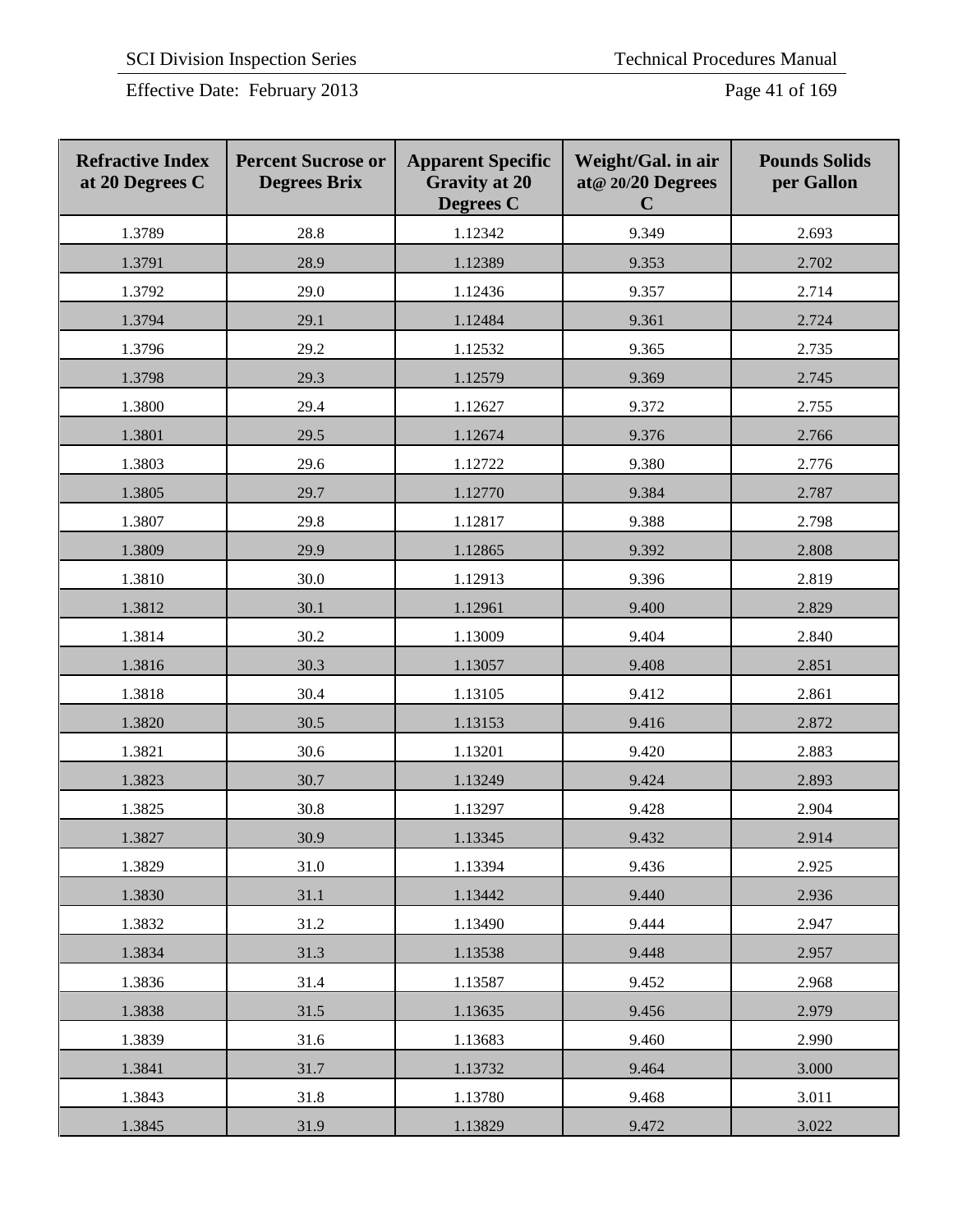Effective Date: February 2013 Page 42 of 169

| <b>Refractive Index</b><br>at 20 Degrees C | <b>Percent Sucrose or</b><br><b>Degrees Brix</b> | <b>Apparent Specific</b><br><b>Gravity at 20</b><br><b>Degrees C</b> | Weight/Gal. in air<br>at@ 20/20 Degrees<br>$\mathbf C$ | <b>Pounds Solids</b><br>per Gallon |
|--------------------------------------------|--------------------------------------------------|----------------------------------------------------------------------|--------------------------------------------------------|------------------------------------|
| 1.3847                                     | 32.0                                             | 1.13877                                                              | 9.477                                                  | 3.033                              |
| 1.3848                                     | 32.1                                             | 1.13926                                                              | 9.481                                                  | 3.043                              |
| 1.3850                                     | 32.2                                             | 1.13974                                                              | 9.485                                                  | 3.054                              |
| 1.3852                                     | 32.3                                             | 1.14023                                                              | 9.489                                                  | 3.065                              |
| 1.3854                                     | 32.4                                             | 1.14072                                                              | 9.493                                                  | 3.076                              |
| 1.3856                                     | 32.5                                             | 1.14120                                                              | 9.497                                                  | 3.087                              |
| 1.3858                                     | 32.6                                             | 1.14169                                                              | 9.501                                                  | 3.097                              |
| 1.3860                                     | 32.7                                             | 1.14218                                                              | 9.505                                                  | 3.108                              |
| 1.3861                                     | 32.8                                             | 1.14267                                                              | 9.509                                                  | 3.119                              |
| 1.3863                                     | 32.9                                             | 1.14316                                                              | 9.513                                                  | 3.130                              |
| 1.3865                                     | 33.0                                             | 1.14364                                                              | 9.517                                                  | 3.141                              |
| 1.3867                                     | 33.1                                             | 1.14413                                                              | 9.521                                                  | 3.151                              |
| 1.3869                                     | 33.2                                             | 1.14462                                                              | 9.525                                                  | 3.162                              |
| 1.3871                                     | 33.3                                             | 1.14511                                                              | 9.529                                                  | 3.173                              |
| 1.3872                                     | 33.4                                             | 1.14560                                                              | 9.533                                                  | 3.184                              |
| 1.3874                                     | 33.5                                             | 1.14609                                                              | 9.537                                                  | 3.195                              |
| 1.3876                                     | 33.6                                             | 1.14658                                                              | 9.541                                                  | 3.206                              |
| 1.3878                                     | 33.7                                             | 1.14708                                                              | 9.546                                                  | 3.217                              |
| 1.3879                                     | 33.8                                             | 1.14757                                                              | 9.550                                                  | 3.228                              |
| 1.3881                                     | 33.9                                             | 1.14806                                                              | 9.554                                                  | 3.239                              |
| 1.3883                                     | 34.0                                             | 1.14855                                                              | 9.558                                                  | 3.250                              |
| 1.3885                                     | 34.1                                             | 1.14904                                                              | 9.562                                                  | 3.261                              |
| 1.3887                                     | 34.2                                             | 1.14954                                                              | 9.566                                                  | 3.272                              |
| 1.3889                                     | 34.3                                             | 1.15003                                                              | 9.570                                                  | 3.283                              |
| 1.3891                                     | 34.4                                             | 1.15052                                                              | 9.574                                                  | 3.293                              |
| 1.3893                                     | 34.5                                             | 1.15102                                                              | 9.578                                                  | 3.304                              |
| 1.3894                                     | 34.6                                             | 1.15151                                                              | 9.583                                                  | 3.316                              |
| 1.3896                                     | 34.7                                             | 1.15201                                                              | 9.587                                                  | 3.327                              |
| 1.3898                                     | 34.8                                             | 1.15250                                                              | 9.591                                                  | 3.338                              |
| 1.3900                                     | 34.9                                             | 1.15300                                                              | 9.595                                                  | 3.349                              |
| 1.3902                                     | 35.0                                             | 1.15350                                                              | 9.599                                                  | 3.360                              |
| 1.3904                                     | 35.1                                             | 1.15399                                                              | 9.603                                                  | 3.371                              |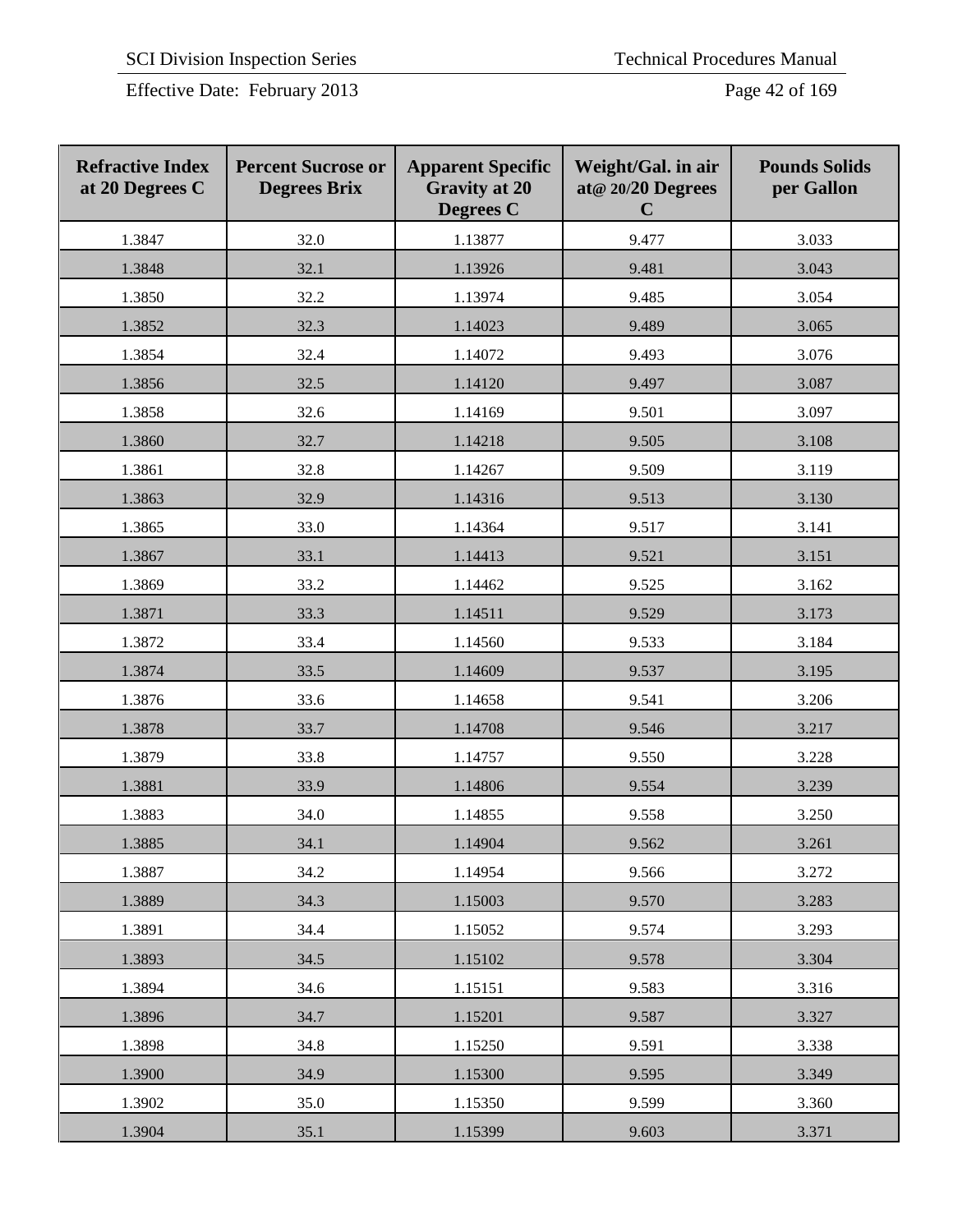Effective Date: February 2013 Page 43 of 169

| <b>Refractive Index</b><br>at 20 Degrees C | <b>Percent Sucrose or</b><br><b>Degrees Brix</b> | <b>Apparent Specific</b><br><b>Gravity at 20</b><br><b>Degrees C</b> | Weight/Gal. in air<br>at@ 20/20 Degrees<br>$\mathbf C$ | <b>Pounds Solids</b><br>per Gallon |
|--------------------------------------------|--------------------------------------------------|----------------------------------------------------------------------|--------------------------------------------------------|------------------------------------|
| 1.3906                                     | 35.2                                             | 1.15449                                                              | 9.607                                                  | 3.382                              |
| 1.3908                                     | 35.3                                             | 1.15498                                                              | 9.611                                                  | 3.393                              |
| 1.3909                                     | 35.4                                             | 1.15548                                                              | 9.616                                                  | 3.404                              |
| 1.3911                                     | 35.5                                             | 1.15598                                                              | 9.620                                                  | 3.415                              |
| 1.3913                                     | 35.6                                             | 1.15648                                                              | 9.624                                                  | 3.426                              |
| 1.3915                                     | 35.7                                             | 1.15698                                                              | 9.628                                                  | 3.437                              |
| 1.3916                                     | 35.8                                             | 1.15747                                                              | 9.632                                                  | 3.448                              |
| 1.3918                                     | 35.9                                             | 1.15797                                                              | 9.636                                                  | 3.459                              |
| 1.3920                                     | 36.0                                             | 1.15847                                                              | 9.640                                                  | 3.470                              |
| 1.3922                                     | 36.1                                             | 1.15897                                                              | 9.645                                                  | 3.482                              |
| 1.3924                                     | 36.2                                             | 1.15947                                                              | 9.649                                                  | 3.493                              |
| 1.3926                                     | 36.3                                             | 1.15997                                                              | 9.653                                                  | 3.504                              |
| 1.3928                                     | 36.4                                             | 1.16047                                                              | 9.657                                                  | 3.515                              |
| 1.3930                                     | 36.5                                             | 1.16098                                                              | 9.661                                                  | 3.526                              |
| 1.3931                                     | 36.6                                             | 1.16148                                                              | 9.665                                                  | 3.537                              |
| 1.3933                                     | 36.7                                             | 1.16198                                                              | 9.670                                                  | 3.549                              |
| 1.3935                                     | 36.8                                             | 1.16248                                                              | 9.674                                                  | 3.560                              |
| 1.3937                                     | 36.9                                             | 1.16298                                                              | 9.678                                                  | 3.571                              |
| 1.3939                                     | 37.0                                             | 1.16349                                                              | 9.682                                                  | 3.582                              |
| 1.3941                                     | 37.1                                             | 1.16399                                                              | 9.686                                                  | 3.594                              |
| 1.3943                                     | 37.2                                             | 1.16449                                                              | 9.691                                                  | 3.605                              |
| 1.3945                                     | 37.3                                             | 1.16500                                                              | 9.695                                                  | 3.616                              |
| 1.3947                                     | 37.4                                             | 1.16550                                                              | 9.699                                                  | 3.627                              |
| 1.3949                                     | 37.5                                             | 1.16601                                                              | 9.703                                                  | 3.639                              |
| 1.3950                                     | 37.6                                             | 1.16652                                                              | 9.707                                                  | 3.650                              |
| 1.3952                                     | 37.7                                             | 1.16702                                                              | 9.712                                                  | 3.661                              |
| 1.3954                                     | 37.8                                             | 1.16752                                                              | 9.716                                                  | 3.673                              |
| 1.3956                                     | 37.9                                             | 1.16803                                                              | 9.720                                                  | 3.684                              |
| 1.3958                                     | 38.0                                             | 1.16853                                                              | 9.724                                                  | 3.695                              |
| 1.3960                                     | 38.1                                             | 1.16904                                                              | 9.728                                                  | 3.706                              |
| 1.3962                                     | 38.2                                             | 1.16955                                                              | 9.733                                                  | 3.718                              |
| 1.3964                                     | 38.3                                             | 1.17006                                                              | 9.737                                                  | 3.729                              |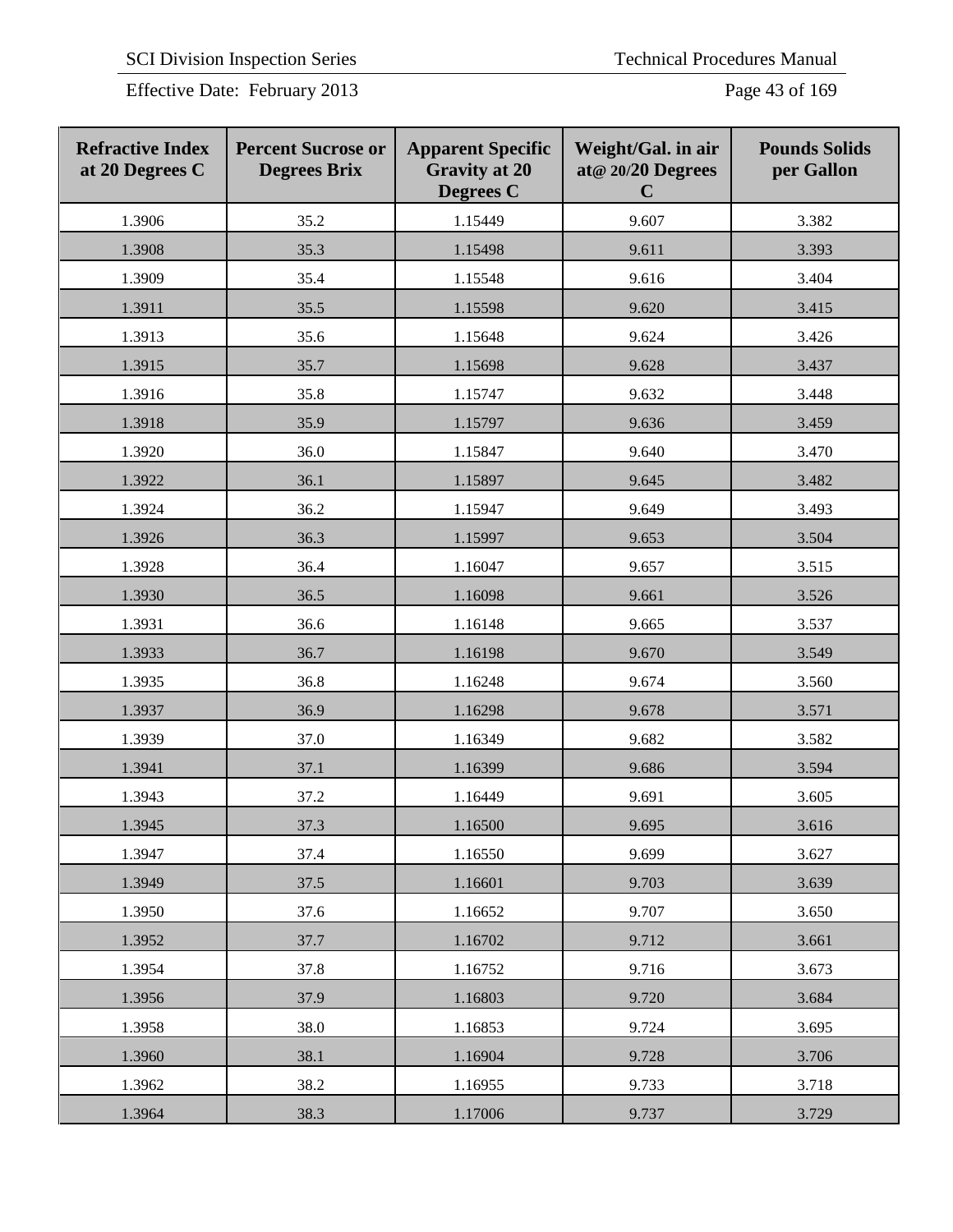Effective Date: February 2013 Page 44 of 169

| <b>Refractive Index</b><br>at 20 Degrees C | <b>Percent Sucrose or</b><br><b>Degrees Brix</b> | <b>Apparent Specific</b><br><b>Gravity at 20</b><br><b>Degrees C</b> | Weight/Gal. in air<br>at@ 20/20 Degrees<br>$\mathbf C$ | <b>Pounds Solids</b><br>per Gallon |
|--------------------------------------------|--------------------------------------------------|----------------------------------------------------------------------|--------------------------------------------------------|------------------------------------|
| 1.3966                                     | 38.4                                             | 1.17056                                                              | 9.741                                                  | 3.741                              |
| 1.3968                                     | 38.5                                             | 1.17107                                                              | 9.745                                                  | 3.752                              |
| 1.3970                                     | 38.6                                             | 1.17158                                                              | 9.749                                                  | 3.763                              |
| 1.3972                                     | 38.7                                             | 1.17209                                                              | 9.754                                                  | 3.775                              |
| 1.3794                                     | 38.8                                             | 1.17260                                                              | 9.758                                                  | 3.786                              |
| 1.3976                                     | 38.9                                             | 1.17311                                                              | 9.762                                                  | 3.797                              |
| 1.3978                                     | 39.0                                             | 1.17362                                                              | 9.766                                                  | 3.809                              |
| 1.3980                                     | 39.1                                             | 1.17413                                                              | 9.771                                                  | 3.820                              |
| 1.3982                                     | 39.2                                             | 1.17464                                                              | 9.775                                                  | 3.832                              |
| 1.3984                                     | 39.3                                             | 1.17515                                                              | 9.779                                                  | 3.843                              |
| 1.3986                                     | 39.4                                             | 1.17566                                                              | 9.783                                                  | 3.855                              |
| 1.3988                                     | 39.5                                             | 1.17618                                                              | 9.788                                                  | 3.866                              |
| 1.3989                                     | 39.6                                             | 1.17669                                                              | 9.792                                                  | 3.878                              |
| 1.3991                                     | 39.7                                             | 1.17720                                                              | 9.796                                                  | 3.889                              |
| 1.3993                                     | 39.8                                             | 1.17772                                                              | 9.801                                                  | 3.901                              |
| 1.3995                                     | 39.9                                             | 1.17823                                                              | 9.805                                                  | 3.912                              |
| 1.3997                                     | 40.0                                             | 1.17874                                                              | 9.809                                                  | 3.924                              |
| 1.3999                                     | 40.1                                             | 1.17926                                                              | 9.813                                                  | 3.935                              |
| 1.4001                                     | 40.2                                             | 1.17977                                                              | 9.818                                                  | 3.947                              |
| 1.4003                                     | 40.3                                             | 1.18029                                                              | 9.822                                                  | 3.958                              |
| 1.4005                                     | 40.4                                             | 1.18080                                                              | 9.826                                                  | 3.970                              |
| 1.4007                                     | 40.5                                             | 1.18132                                                              | 9.831                                                  | 3.982                              |
| 1.4008                                     | 40.6                                             | 1.18183                                                              | 9.835                                                  | 3.993                              |
| 1.4010                                     | 40.7                                             | 1.18235                                                              | 9.839                                                  | 4.004                              |
| 1.4012                                     | 40.8                                             | 1.18287                                                              | 9.843                                                  | 4.016                              |
| 1.4014                                     | 40.9                                             | 1.18339                                                              | 9.848                                                  | 4.028                              |
| 1.4016                                     | 41.0                                             | 1.18390                                                              | 9.852                                                  | 4.039                              |
| 1.4018                                     | 41.1                                             | 1.18442                                                              | 9.856                                                  | 4.051                              |
| 1.4020                                     | 41.2                                             | 1.18494                                                              | 9.861                                                  | 4.063                              |
| 1.4022                                     | 41.3                                             | 1.18546                                                              | 9.865                                                  | 4.074                              |
| 1.4024                                     | 41.4                                             | 1.18598                                                              | 9.869                                                  | 4.086                              |
| 1.4026                                     | 41.5                                             | 1.18650                                                              | 9.874                                                  | 4.098                              |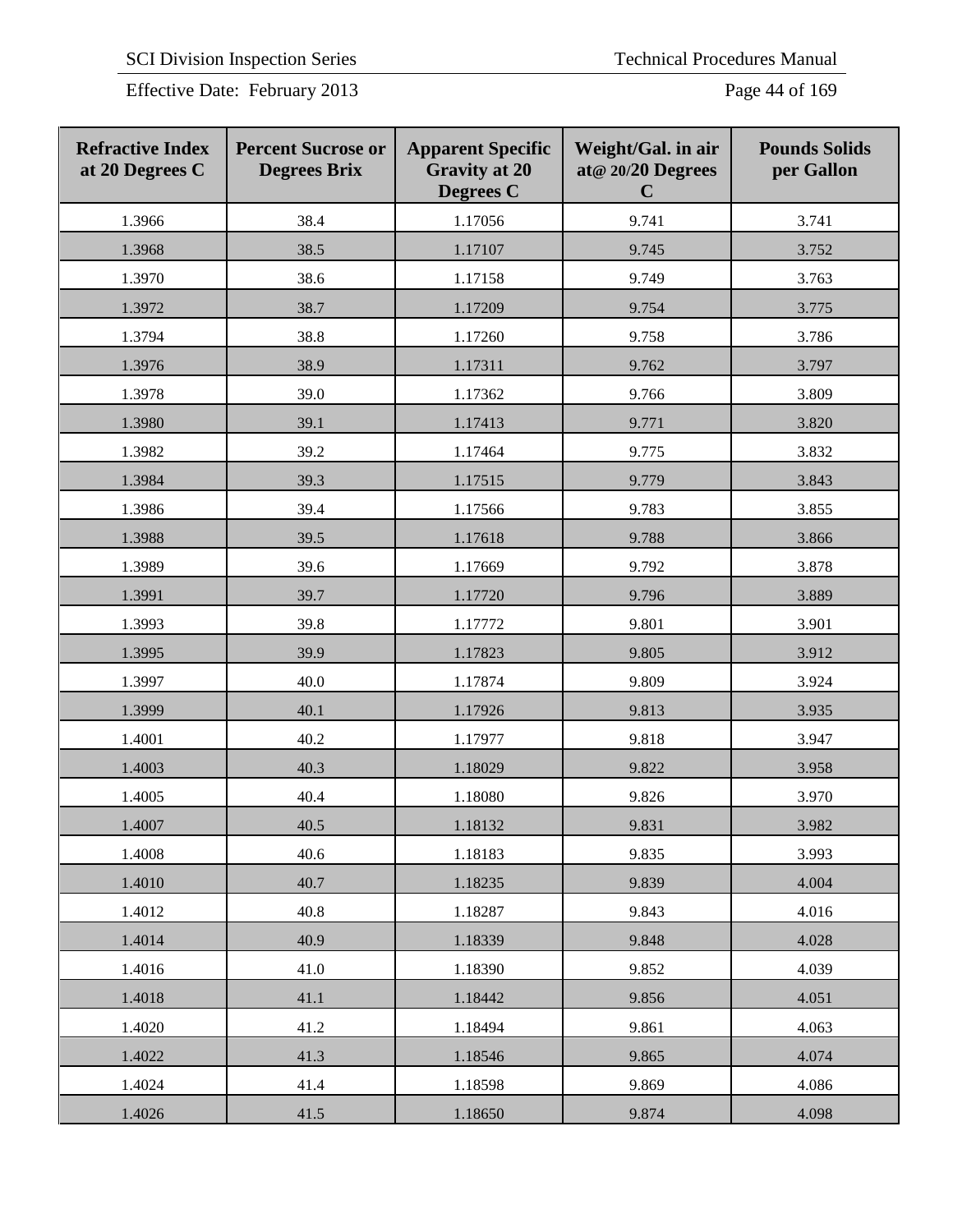Effective Date: February 2013 Page 45 of 169

| <b>Refractive Index</b><br>at 20 Degrees C | <b>Percent Sucrose or</b><br><b>Degrees Brix</b> | <b>Apparent Specific</b><br><b>Gravity at 20</b><br><b>Degrees</b> C | Weight/Gal. in air<br>at@ 20/20 Degrees<br>$\mathbf C$ | <b>Pounds Solids</b><br>per Gallon |
|--------------------------------------------|--------------------------------------------------|----------------------------------------------------------------------|--------------------------------------------------------|------------------------------------|
| 1.4028                                     | 41.6                                             | 1.18702                                                              | 9.878                                                  | 4.109                              |
| 1.4030                                     | 41.7                                             | 1.18754                                                              | 9.882                                                  | 4.121                              |
| 1.4032                                     | 41.8                                             | 1.18806                                                              | 9.887                                                  | 4.133                              |
| 1.4034                                     | 41.9                                             | 1.18858                                                              | 9.891                                                  | 4.144                              |
| 1.4036                                     | 42.0                                             | 1.18910                                                              | 9.895                                                  | 4.156                              |
| 1.4038                                     | 42.1                                             | 1.18962                                                              | 9.900                                                  | 4.167                              |
| 1.4040                                     | 42.2                                             | 1.19014                                                              | 9.904                                                  | 4.179                              |
| 1.4042                                     | 42.3                                             | 1.19062                                                              | 9.908                                                  | 4.191                              |
| 1.4044                                     | 42.4                                             | 1.19119                                                              | 9.913                                                  | 4.203                              |
| 1.4046                                     | 42.5                                             | 1.19171                                                              | 9.917                                                  | 4.215                              |
| 1.4048                                     | 42.6                                             | 1.19224                                                              | 9.921                                                  | 4.226                              |
| 1.4050                                     | 42.7                                             | 1.19276                                                              | 9.926                                                  | 4.238                              |
| 1.4052                                     | 42.8                                             | 1.19329                                                              | 9.930                                                  | 4.250                              |
| 1.4054                                     | 42.9                                             | 1.19381                                                              | 9.935                                                  | 4.262                              |
| 1.4056                                     | 43.0                                             | 1.19434                                                              | 9.939                                                  | 4.274                              |
| 1.4058                                     | 43.1                                             | 1.19486                                                              | 9.943                                                  | 4.285                              |
| 1.4060                                     | 43.2                                             | 1.19539                                                              | 9.948                                                  | 4.298                              |
| 1.4062                                     | 43.3                                             | 1.19591                                                              | 9.952                                                  | 4.309                              |
| 1.4064                                     | 43.4                                             | 1.19644                                                              | 9.956                                                  | 4.321                              |
| 1.4066                                     | 43.5                                             | 1.19697                                                              | 9.961                                                  | 4.333                              |
| 1.4068                                     | 43.6                                             | 1.19749                                                              | 9.965                                                  | 4.345                              |
| 1.4070                                     | 43.7                                             | 1.19802                                                              | 9.970                                                  | 4.357                              |
| 1.4072                                     | 43.8                                             | 1.19855                                                              | 9.974                                                  | 4.369                              |
| 1.4074                                     | 43.9                                             | 1.19908                                                              | 9.978                                                  | 4.380                              |
| 1.4076                                     | 44.0                                             | 1.19961                                                              | 9.983                                                  | 4.393                              |
| 1.4078                                     | 44.1                                             | 1.20013                                                              | 9.987                                                  | 4.404                              |
| 1.4080                                     | 44.2                                             | 1.20066                                                              | 9.992                                                  | 4.416                              |
| 1.4082                                     | 44.3                                             | 1.20119                                                              | 9.996                                                  | 4.428                              |
| 1.4084                                     | 44.4                                             | 1.20172                                                              | 10.000                                                 | 4.440                              |
| 1.4086                                     | 44.5                                             | 1.20226                                                              | 10.005                                                 | 4.452                              |
| 1.4088                                     | 44.6                                             | 1.20279                                                              | 10.009                                                 | 4.464                              |
| 1.4090                                     | 44.7                                             | 1.20332                                                              | 10.014                                                 | 4.476                              |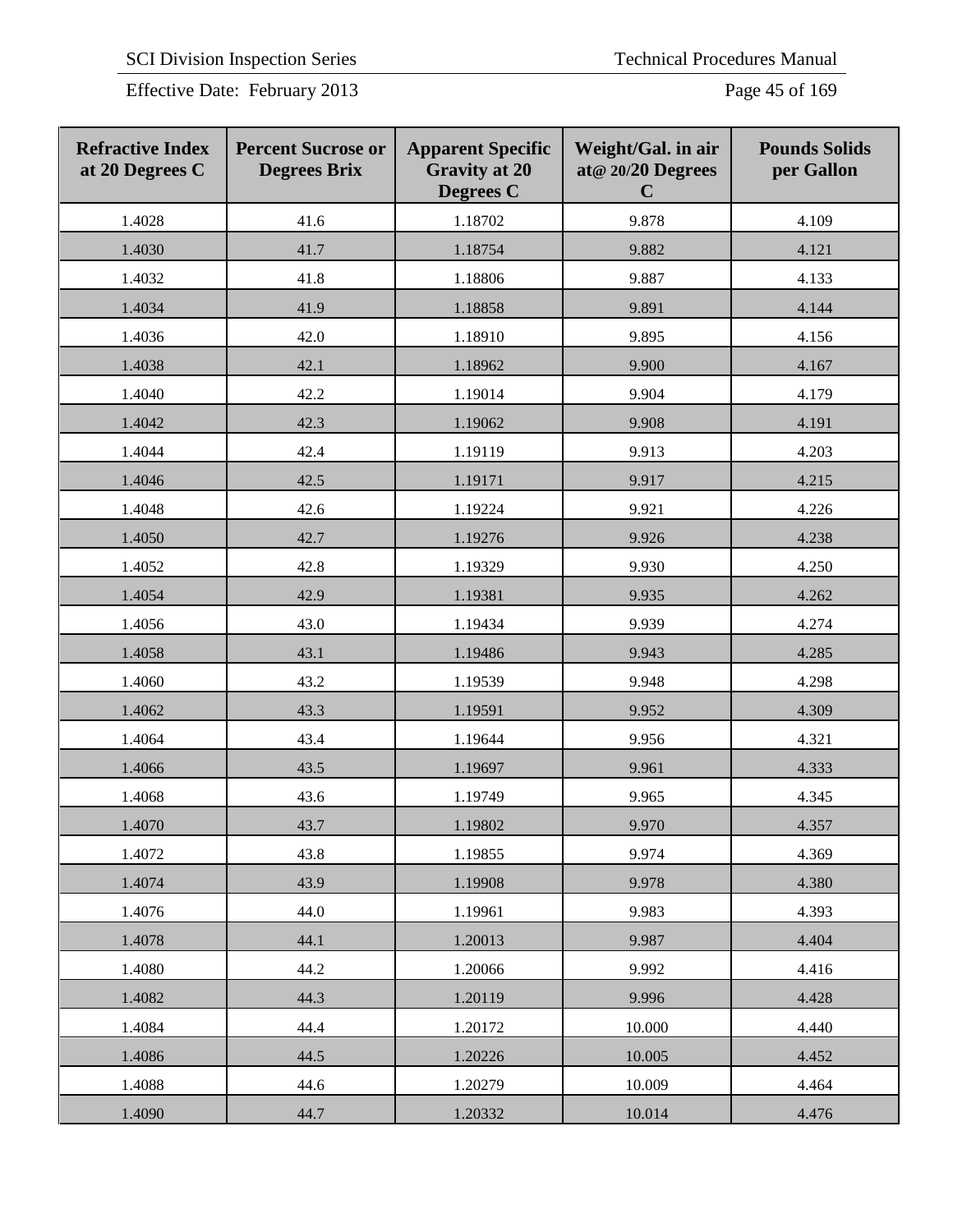Effective Date: February 2013 Page 46 of 169

| <b>Refractive Index</b><br>at 20 Degrees C | <b>Percent Sucrose or</b><br><b>Degrees Brix</b> | <b>Apparent Specific</b><br><b>Gravity at 20</b><br><b>Degrees C</b> | Weight/Gal. in air<br>at@ 20/20 Degrees<br>$\mathbf C$ | <b>Pounds Solids</b><br>per Gallon |
|--------------------------------------------|--------------------------------------------------|----------------------------------------------------------------------|--------------------------------------------------------|------------------------------------|
| 1.4092                                     | 44.8                                             | 1.20385                                                              | 10.018                                                 | 4.488                              |
| 1.4094                                     | 44.9                                             | 1.20438                                                              | 10.022                                                 | 4.500                              |
| 1.4096                                     | 45.0                                             | 1.20491                                                              | 10.027                                                 | 4.512                              |
| 1.4098                                     | 45.1                                             | 1.20545                                                              | 10.031                                                 | 4.524                              |
| 1.4100                                     | 45.2                                             | 1.20598                                                              | 10.036                                                 | 4.536                              |
| 1.4102                                     | 45.3                                             | 1.20651                                                              | 10.040                                                 | 4.548                              |
| 1.4104                                     | 45.4                                             | 1.20705                                                              | 10.045                                                 | 4.560                              |
| 1.4107                                     | 45.5                                             | 1.20758                                                              | 10.049                                                 | 4.572                              |
| 1.4109                                     | 45.6                                             | 1.20812                                                              | 10.054                                                 | 4.585                              |
| 1.4111                                     | 45.7                                             | 1.20865                                                              | 10.058                                                 | 4.597                              |
| 1.4113                                     | 45.8                                             | 1.20919                                                              | 10.063                                                 | 4.609                              |
| 1.4115                                     | 45.9                                             | 1.20972                                                              | 10.067                                                 | 4.621                              |
| 1.4117                                     | 46.0                                             | 1.21026                                                              | 10.071                                                 | 4.633                              |
| 1.4119                                     | 46.1                                             | 1.21080                                                              | 10.076                                                 | 4.645                              |
| 1.4121                                     | 46.2                                             | 1.21133                                                              | 10.080                                                 | 4.657                              |
| 1.4123                                     | 46.3                                             | 1.21187                                                              | 10.085                                                 | 4.669                              |
| 1.4125                                     | 46.4                                             | 1.21241                                                              | 10.089                                                 | 4.681                              |
| 1.4127                                     | 46.5                                             | 1.21295                                                              | 10.094                                                 | 4.694                              |
| 1.4129                                     | 46.6                                             | 1.21349                                                              | 10.098                                                 | 4.706                              |
| 1.4131                                     | 46.7                                             | 1.21402                                                              | 10.103                                                 | 4.718                              |
| 1.4133                                     | 46.8                                             | 1.21456                                                              | 10.107                                                 | 4.730                              |
| 1.4135                                     | 46.9                                             | 1.21510                                                              | 10.112                                                 | 4.743                              |
| 1.4137                                     | 47.0                                             | 1.21564                                                              | 10.116                                                 | 4.755                              |
| 1.4139                                     | 47.1                                             | 1.21618                                                              | 10.121                                                 | 4.767                              |
| 1.4141                                     | 47.2                                             | 1.21673                                                              | 10.125                                                 | 4.779                              |
| 1.4143                                     | 47.3                                             | 1.21727                                                              | 10.130                                                 | 4.791                              |
| 1.4145                                     | 47.4                                             | 1.21781                                                              | 10.134                                                 | 4.804                              |
| 1.4148                                     | 47.5                                             | 1.21835                                                              | 10.139                                                 | 4.816                              |
| 1.4150                                     | 47.6                                             | 1.21889                                                              | 10.143                                                 | 4.828                              |
| 1.4152                                     | 47.7                                             | 1.21943                                                              | 10.148                                                 | 4.841                              |
| 1.4154                                     | 47.8                                             | 1.21998                                                              | 10.152                                                 | 4.853                              |
| 1.4156                                     | 47.9                                             | 1.22052                                                              | 10.157                                                 | 4.865                              |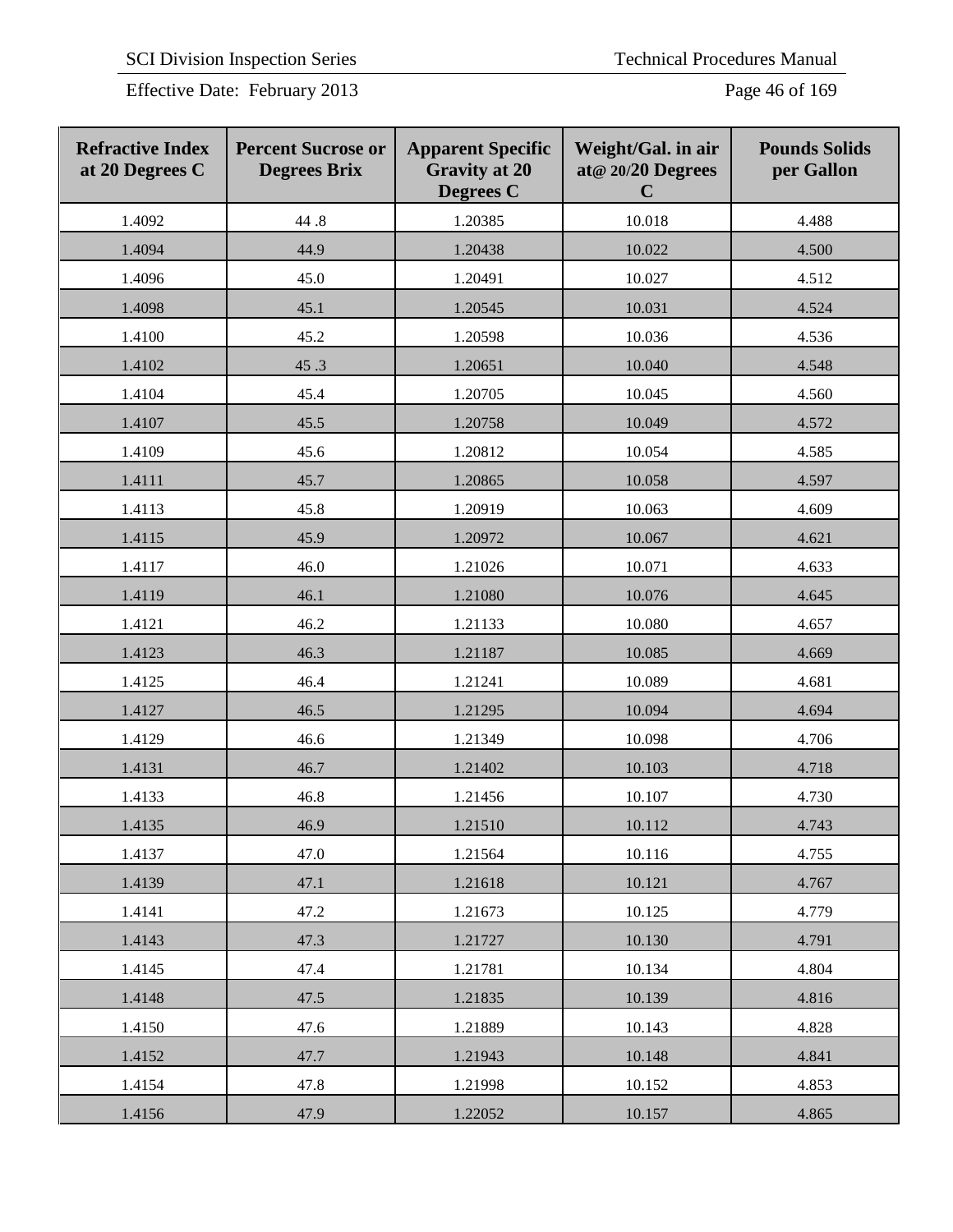Effective Date: February 2013 Page 47 of 169

| <b>Refractive Index</b><br>at 20 Degrees C | <b>Percent Sucrose or</b><br><b>Degrees Brix</b> | <b>Apparent Specific</b><br><b>Gravity at 20</b><br><b>Degrees C</b> | Weight/Gal. in air<br>at@ 20/20 Degrees<br>$\mathbf C$ | <b>Pounds Solids</b><br>per Gallon |
|--------------------------------------------|--------------------------------------------------|----------------------------------------------------------------------|--------------------------------------------------------|------------------------------------|
| 1.4158                                     | 48.0                                             | 1.22106                                                              | 10.161                                                 | 4.877                              |
| 1.4160                                     | 48.1                                             | 1.22161                                                              | 10.166                                                 | 4.890                              |
| 1.4162                                     | 48.2                                             | 1.22215                                                              | 10.170                                                 | 4.902                              |
| 1.4164                                     | 48.3                                             | 1.22270                                                              | 10.175                                                 | 4.915                              |
| 1.4166                                     | 48.4                                             | 1.22324                                                              | 10.179                                                 | 4.927                              |
| 1.4169                                     | 48.5                                             | 1.22379                                                              | 10.184                                                 | 4.939                              |
| 1.4171                                     | 48.6                                             | 1.22434                                                              | 10.189                                                 | 4.952                              |
| 1.4173                                     | 48.7                                             | 1.22488                                                              | 10.193                                                 | 4.964                              |
| 1.4175                                     | 48.8                                             | 1.22543                                                              | 10.198                                                 | 4.977                              |
| 1.4177                                     | 48.9                                             | 1.22598                                                              | 10.202                                                 | 4.989                              |
| 1.4179                                     | 49.0                                             | 1.22652                                                              | 10.207                                                 | 5.001                              |
| 1.4181                                     | 49.1                                             | 1.22707                                                              | 10.211                                                 | 5.014                              |
| 1.4183                                     | 49.2                                             | 1.22762                                                              | 10.216                                                 | 5.026                              |
| 1.4185                                     | 49.3                                             | 1.22817                                                              | 10.220                                                 | 5.039                              |
| 1.4187                                     | 49.4                                             | 1.22872                                                              | 10.225                                                 | 5.051                              |
| 1.4190                                     | 49.5                                             | 1.22927                                                              | 10.230                                                 | 5.064                              |
| 1.4192                                     | 49.6                                             | 1.22982                                                              | 10.234                                                 | 5.076                              |
| 1.4194                                     | 49.7                                             | 1.23037                                                              | 10.239                                                 | 5.089                              |
| 1.4196                                     | 49.8                                             | 1.23092                                                              | 10.243                                                 | 5.101                              |
| 1.4199                                     | 49.9                                             | 1.23147                                                              | 10.248                                                 | 5.114                              |
| 1.4201                                     | 50.0                                             | 1.23202                                                              | 10.252                                                 | 5.126                              |
| 1.4203                                     | 50.1                                             | 1.23257                                                              | 10.257                                                 | 5.139                              |
| 1.4205                                     | 50.2                                             | 1.23313                                                              | 10.262                                                 | 5.152                              |
| 1.4207                                     | 50.3                                             | 1.23368                                                              | 10.266                                                 | 5.164                              |
| 1.4209                                     | 50.4                                             | 1.23423                                                              | 10.271                                                 | 5.177                              |
| 1.4212                                     | 50.5                                             | 1.23478                                                              | 10.275                                                 | 5.189                              |
| 1.4214                                     | 50.6                                             | 1.23534                                                              | 10.280                                                 | 5.202                              |
| 1.4216                                     | 50.7                                             | 1.23589                                                              | 10.285                                                 | 5.214                              |
| 1.4218                                     | 50.8                                             | 1.23645                                                              | 10.289                                                 | 5.227                              |
| 1.4220                                     | 50.9                                             | 1.23700                                                              | 10.294                                                 | 5.240                              |
| 1.4222                                     | 51.0                                             | 1.23756                                                              | 10.299                                                 | 5.252                              |
| 1.4224                                     | 51.1                                             | 1.23811                                                              | 10.303                                                 | 5.265                              |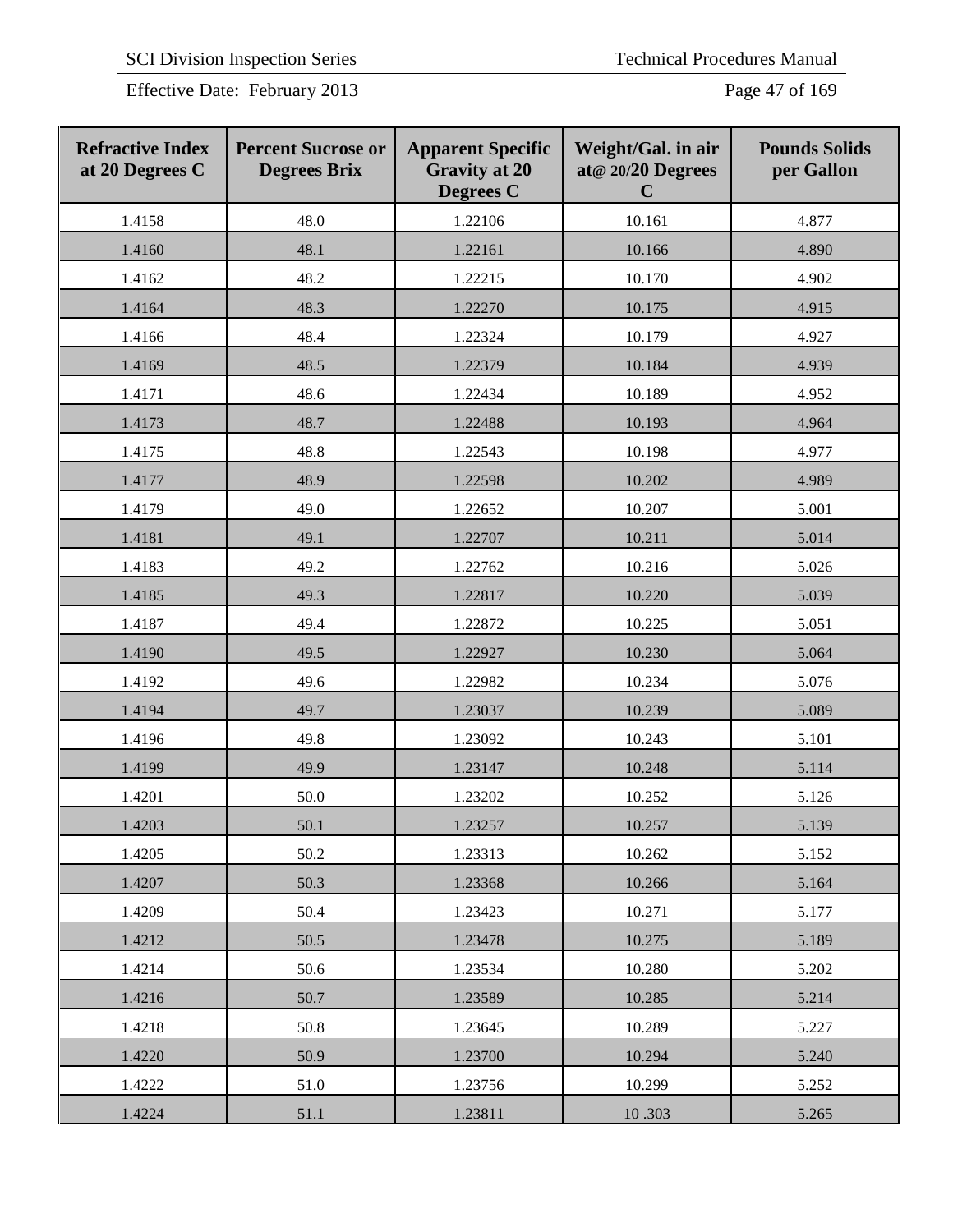Effective Date: February 2013 Page 48 of 169

| <b>Refractive Index</b><br>at 20 Degrees C | <b>Percent Sucrose or</b><br><b>Degrees Brix</b> | <b>Apparent Specific</b><br><b>Gravity at 20</b><br><b>Degrees C</b> | Weight/Gal. in air<br>at@ 20/20 Degrees<br>$\mathbf C$ | <b>Pounds Solids</b><br>per Gallon |
|--------------------------------------------|--------------------------------------------------|----------------------------------------------------------------------|--------------------------------------------------------|------------------------------------|
| 1.4226                                     | 51.2                                             | 1.23867                                                              | 10.308                                                 | 5.278                              |
| 1.4228                                     | 51.3                                             | 1.23922                                                              | 10.312                                                 | 5.290                              |
| 1.4230                                     | 51.4                                             | 1.23978                                                              | 10.317                                                 | 5.303                              |
| 1.4233                                     | 51.5                                             | 1.24034                                                              | 10.322                                                 | 5.316                              |
| 1.4235                                     | 51.6                                             | 1.24089                                                              | 10.326                                                 | 5.328                              |
| 1.4237                                     | 51.7                                             | 1.24145                                                              | 10.331                                                 | 5.341                              |
| 1.4239                                     | 51.8                                             | 1.24201                                                              | 10.336                                                 | 5.354                              |
| 1.4241                                     | 51.9                                             | 1.24257                                                              | 10.340                                                 | 5.366                              |
| 1.4243                                     | 52.0                                             | 1.24313                                                              | 10.345                                                 | 5.379                              |
| 1.4245                                     | 52.1                                             | 1.24369                                                              | 10.350                                                 | 5.392                              |
| 1.4248                                     | 52.2                                             | 1.24425                                                              | 10.354                                                 | 5.405                              |
| 1.4250                                     | 52.3                                             | 1.24481                                                              | 10.359                                                 | 5.418                              |
| 1.4252                                     | 52.4                                             | 1.24537                                                              | 10.364                                                 | 5.431                              |
| 1.4254                                     | 52.5                                             | 1.24593                                                              | 10.368                                                 | 5.443                              |
| 1.4256                                     | 52.6                                             | 1.24649                                                              | 10.373                                                 | 5.456                              |
| 1.4258                                     | 52.7                                             | 1.24705                                                              | 10.378                                                 | 5.469                              |
| 1.4260                                     | 52.8                                             | 1.24761                                                              | 10.382                                                 | 5.482                              |
| 1.4262                                     | 52.9                                             | 1.24818                                                              | 10.387                                                 | 5.495                              |
| 1.4265                                     | 53.0                                             | 1.24874                                                              | 10.392                                                 | 5.508                              |
| 1.4267                                     | 53.1                                             | 1.24930                                                              | 10.396                                                 | 5.520                              |
| 1.4269                                     | 53.2                                             | 1.24987                                                              | 10.401                                                 | 5.533                              |
| 1.4271                                     | 53.3                                             | 1.25043                                                              | 10.406                                                 | 5.546                              |
| 1.4273                                     | 53.4                                             | 1.25099                                                              | 10.410                                                 | 5.559                              |
| 1.4275                                     | 53.5                                             | 1.25156                                                              | 10.415                                                 | 5.572                              |
| 1.4278                                     | 53.6                                             | 1.25212                                                              | 10.420                                                 | 5.585                              |
| 1.4280                                     | 53.7                                             | 1.25269                                                              | 10.425                                                 | 5.598                              |
| 1.4282                                     | 53.8                                             | 1.25325                                                              | 10.429                                                 | 5.611                              |
| 1.4284                                     | 53.9                                             | 1.25382                                                              | 10.434                                                 | 5.624                              |
| 1.4286                                     | 54.0                                             | 1.25439                                                              | 10.439                                                 | 5.637                              |
| 1.4288                                     | 54.1                                             | 1.25495                                                              | 10.443                                                 | 5.650                              |
| 1.4291                                     | 54.2                                             | 1.25552                                                              | 10.448                                                 | 5.663                              |
| 1.4293                                     | 54.3                                             | 1.25609                                                              | 10.453                                                 | 5.676                              |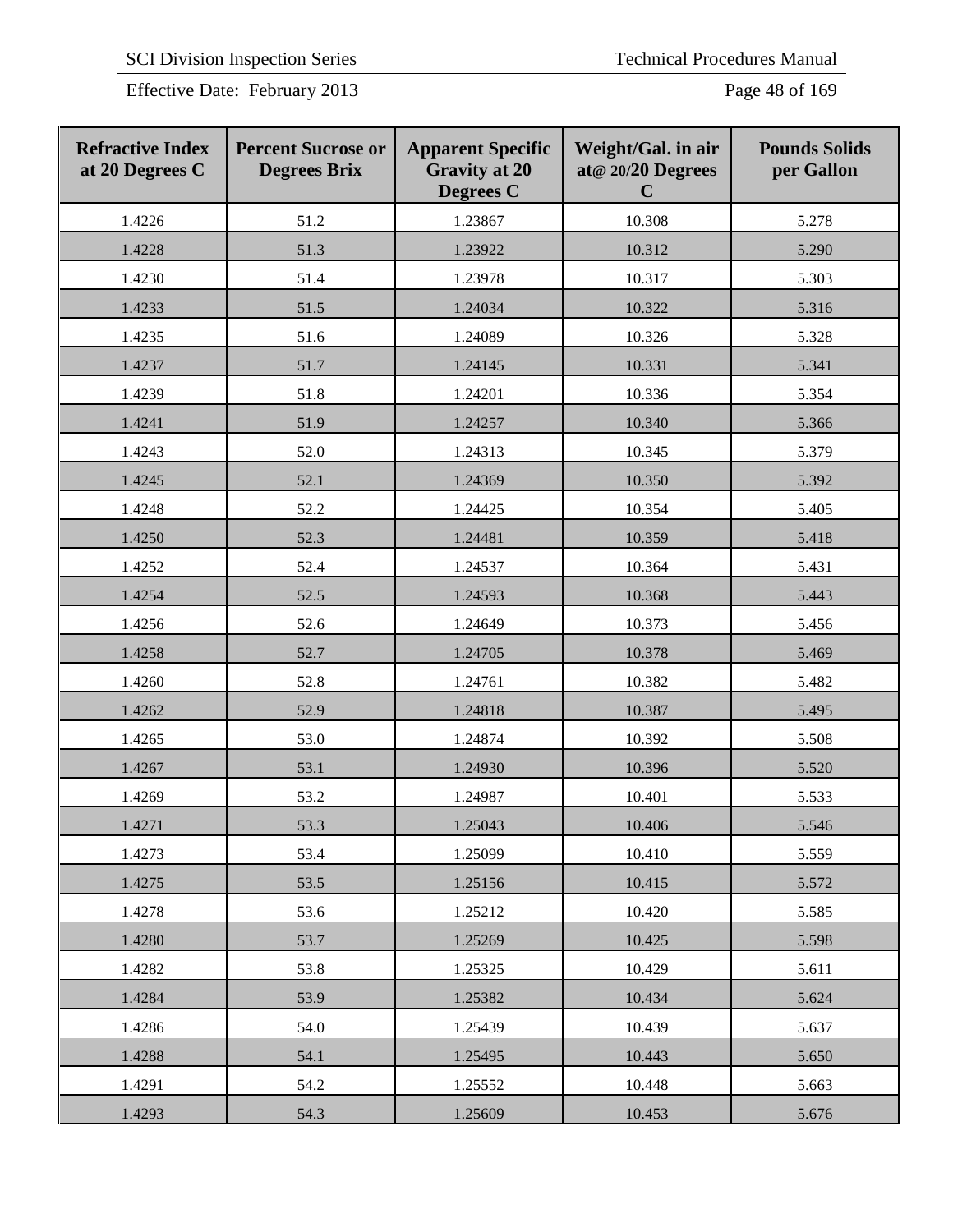Effective Date: February 2013 Page 49 of 169

| <b>Refractive Index</b><br>at 20 Degrees C | <b>Percent Sucrose or</b><br><b>Degrees Brix</b> | <b>Apparent Specific</b><br><b>Gravity at 20</b><br><b>Degrees C</b> | Weight/Gal. in air<br>at@ 20/20 Degrees<br>$\mathbf C$ | <b>Pounds Solids</b><br>per Gallon |
|--------------------------------------------|--------------------------------------------------|----------------------------------------------------------------------|--------------------------------------------------------|------------------------------------|
| 1.4295                                     | 54.4                                             | 1.25666                                                              | 10.458                                                 | 5.689                              |
| 1.4297                                     | 54.5                                             | 1.25723                                                              | 10.462                                                 | 5.702                              |
| 1.4299                                     | 54.6                                             | 1.25780                                                              | 10.467                                                 | 5.715                              |
| 1.4301                                     | 54.7                                             | 1.25836                                                              | 10.472                                                 | 5.728                              |
| 1.4304                                     | 54.8                                             | 1.25893                                                              | 10.476                                                 | 5.741                              |
| 1.4306                                     | 54.9                                             | 1.25950                                                              | 10.481                                                 | 5.754                              |
| 1.4308                                     | 55.0                                             | 1.26007                                                              | 10.486                                                 | 5.767                              |
| 1.4310                                     | 55.1                                             | 1.26064                                                              | 10.491                                                 | 5.781                              |
| 1.4312                                     | 55.2                                             | 1.26122                                                              | 10.495                                                 | 5.793                              |
| 1.4315                                     | 55.3                                             | 1.26179                                                              | 10.500                                                 | 5.807                              |
| 1.4317                                     | 55.4                                             | 1.26236                                                              | 10.505                                                 | 5.820                              |
| 1.4319                                     | 55.5                                             | 1.26293                                                              | 10.510                                                 | 5.833                              |
| 1.4321                                     | 55.6                                             | 1.26350                                                              | 10.515                                                 | 5.846                              |
| 1.4323                                     | 55.7                                             | 1.26408                                                              | 10.519                                                 | 5.859                              |
| 1.4326                                     | 55.8                                             | 1.26465                                                              | 10.524                                                 | 5.872                              |
| 1.4328                                     | 55.9                                             | 1.26522                                                              | 10.529                                                 | 5.886                              |
| 1.4330                                     | 56.0                                             | 1.26580                                                              | 10.534                                                 | 5.899                              |
| 1.4332                                     | 56.1                                             | 1.26637                                                              | 10.538                                                 | 5.912                              |
| 1.4334                                     | 56.2                                             | 1.26695                                                              | 10.543                                                 | 5.925                              |
| 1.4337                                     | 56.3                                             | 1.26752                                                              | 10.548                                                 | 5.939                              |
| 1.4339                                     | 56.4                                             | 1.26810                                                              | 10.553                                                 | 5.952                              |
| 1.4341                                     | 56.5                                             | 1.26868                                                              | 10.558                                                 | 5.965                              |
| 1.4343                                     | 56.6                                             | 1.26925                                                              | 10.562                                                 | 5.978                              |
| 1.4345                                     | 56.7                                             | 1.26983                                                              | 10.567                                                 | 5.991                              |
| 1.4348                                     | 56.8                                             | 1.27041                                                              | 10.572                                                 | 6.005                              |
| 1.4350                                     | 56.9                                             | 1.27098                                                              | 10.577                                                 | 6.018                              |
| 1.4352                                     | 57.0                                             | 1.27156                                                              | 10.581                                                 | 6.031                              |
| 1.4354                                     | 57.1                                             | 1.27214                                                              | 10.586                                                 | 6.045                              |
| 1.4356                                     | 57.2                                             | 1.27272                                                              | 10.591                                                 | 6.058                              |
| 1.4359                                     | 57.3                                             | 1.27330                                                              | 10.596                                                 | 6.072                              |
| 1.4361                                     | 57.4                                             | 1.27388                                                              | 10.601                                                 | 6.085                              |
| 1.4363                                     | 57.5                                             | 1.27446                                                              | 10.606                                                 | 6.098                              |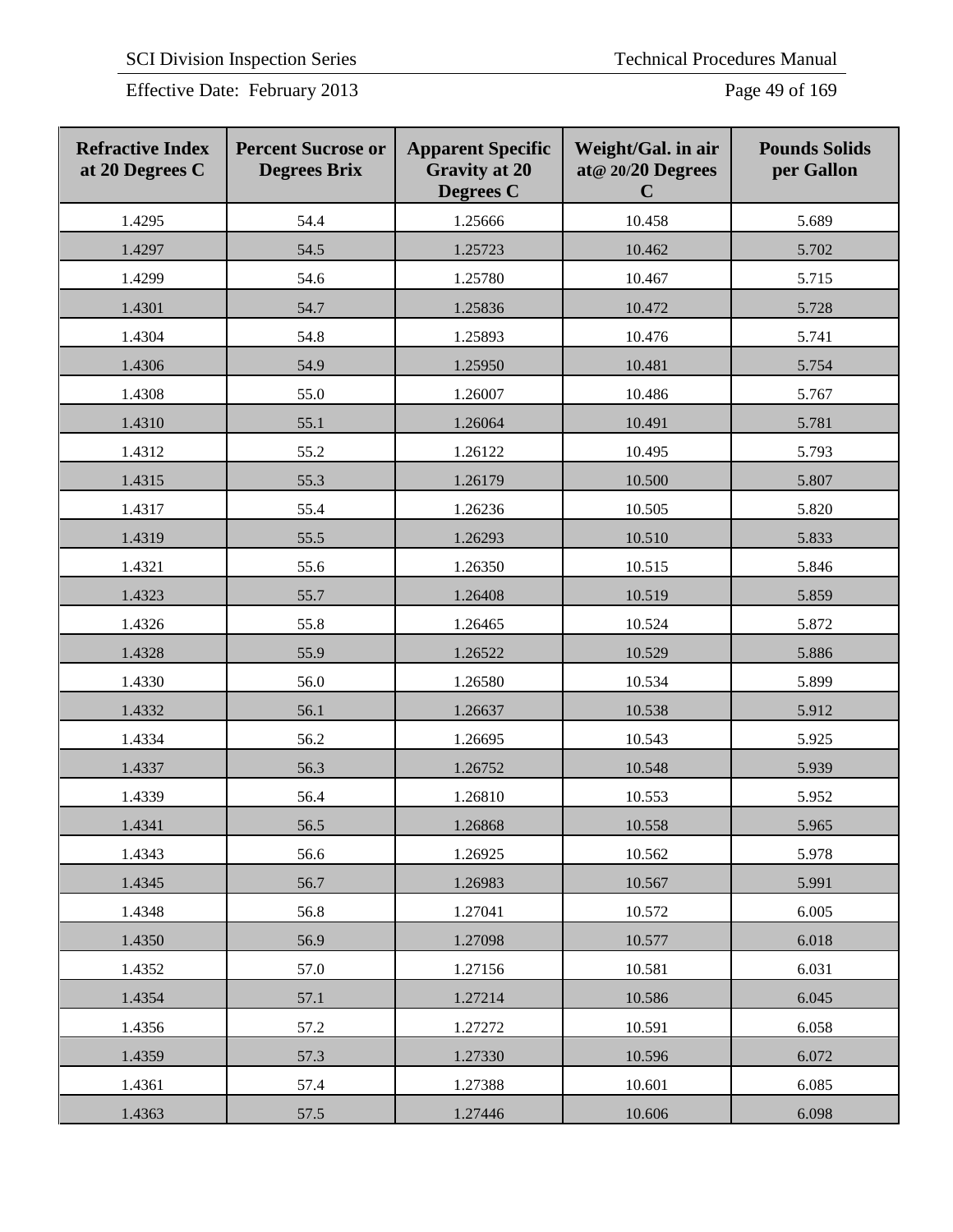Effective Date: February 2013 Page 50 of 169

| <b>Refractive Index</b><br>at 20 Degrees C | <b>Percent Sucrose or</b><br><b>Degrees Brix</b> | <b>Apparent Specific</b><br><b>Gravity at 20</b><br><b>Degrees C</b> | Weight/Gal. in air<br>at@ 20/20 Degrees<br>$\mathbf C$ | <b>Pounds Solids</b><br>per Gallon |
|--------------------------------------------|--------------------------------------------------|----------------------------------------------------------------------|--------------------------------------------------------|------------------------------------|
| 1.4365                                     | 57.6                                             | 1.27504                                                              | 10.610                                                 | 6.111                              |
| 1.4368                                     | 57.7                                             | 1.27562                                                              | 10.615                                                 | 6.125                              |
| 1.4370                                     | 57.8                                             | 1.27620                                                              | 10.620                                                 | 6.138                              |
| 1.4372                                     | 57.9                                             | 1.27678                                                              | 10.625                                                 | 6.152                              |
| 1.4374                                     | 58.0                                             | 1.27736                                                              | 10.630                                                 | 6.165                              |
| 1.4376                                     | 58.1                                             | 1.27794                                                              | 10.635                                                 | 6.179                              |
| 1.4379                                     | 58.2                                             | 1.27853                                                              | 10.640                                                 | 6.192                              |
| 1.4381                                     | 58.3                                             | 1.27911                                                              | 10.644                                                 | 6.205                              |
| 1.4383                                     | 58.4                                             | 1.27969                                                              | 10.649                                                 | 6.219                              |
| 1.4385                                     | 58.5                                             | 1.28028                                                              | 10.654                                                 | 6.233                              |
| 1.4388                                     | 58.6                                             | 1.28086                                                              | 10.659                                                 | 6.246                              |
| 1.4390                                     | 58.7                                             | 1.28145                                                              | 10.664                                                 | 6.260                              |
| 1.4392                                     | 58.8                                             | 1.28203                                                              | 10.669                                                 | 6.273                              |
| 1.4394                                     | 58.9                                             | 1.28262                                                              | 10.674                                                 | 6.287                              |
| 1.4397                                     | 59.0                                             | 1.28320                                                              | 10.678                                                 | 6.300                              |
| 1.4399                                     | 59.1                                             | 1.28379                                                              | 10.683                                                 | 6.314                              |
| 1.4401                                     | 59.2                                             | 1.28437                                                              | 10.688                                                 | 6.327                              |
| 1.4403                                     | 59.3                                             | 1.28497                                                              | 10.693                                                 | 6.341                              |
| 1.4406                                     | 59.4                                             | 1.28555                                                              | 10.698                                                 | 6.355                              |
| 1.4408                                     | 59.5                                             | 1.28614                                                              | 10.703                                                 | 6.368                              |
| 1.4410                                     | 59.6                                             | 1.28672                                                              | 10.708                                                 | 6.382                              |
| 1.4412                                     | 59.7                                             | 1.28731                                                              | 10.713                                                 | 6.396                              |
| 1.4415                                     | 59.8                                             | 1.28789                                                              | 10.718                                                 | 6.409                              |
| 1.4417                                     | 59.9                                             | 1.28849                                                              | 10.722                                                 | 6.422                              |
| 1.4419                                     | 60.0                                             | 1.28908                                                              | 10.727                                                 | 6.436                              |
| 1.4422                                     | 60.1                                             | 1.28966                                                              | 10.732                                                 | 6.450                              |
| 1.4424                                     | 60.2                                             | 1.29025                                                              | 10.737                                                 | 6.464                              |
| 1.4426                                     | 60.3                                             | 1.29084                                                              | 10.742                                                 | 6.477                              |
| 1.4428                                     | 60.4                                             | 1.29143                                                              | 10.747                                                 | 6.491                              |
| 1.4431                                     | 60.5                                             | 1.29023                                                              | 10.752                                                 | 6.505                              |
| 1.4433                                     | 60.6                                             | 1.29262                                                              | 10.757                                                 | 6.519                              |
| 1.4435                                     | 60.7                                             | 1.29321                                                              | 10.762                                                 | 6.533                              |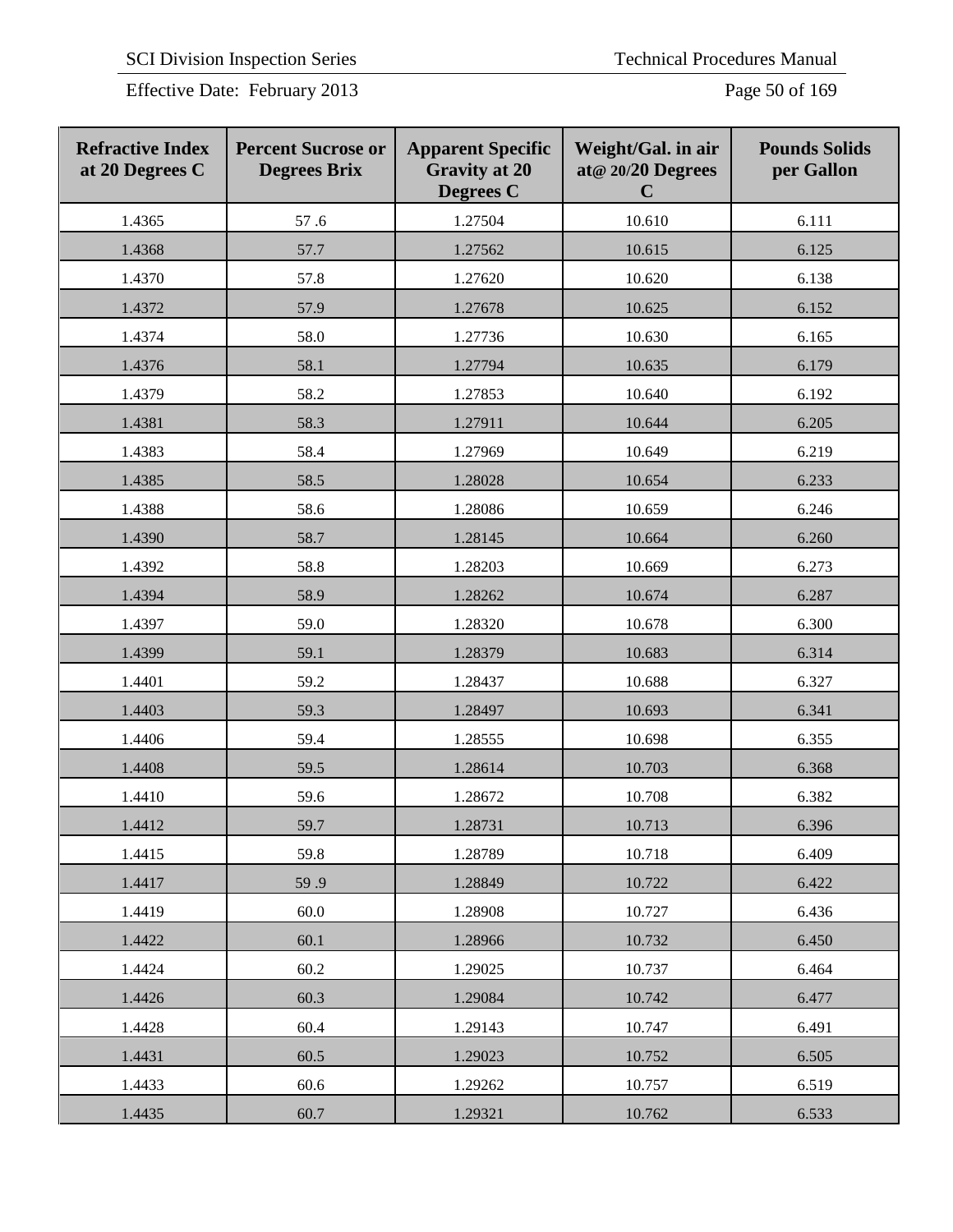Effective Date: February 2013 Page 51 of 169

| <b>Refractive Index</b><br>at 20 Degrees C | <b>Percent Sucrose or</b><br><b>Degrees Brix</b> | <b>Apparent Specific</b><br><b>Gravity at 20</b><br>Degrees C | Weight/Gal. in air<br>at@ 20/20 Degrees<br>$\mathbf C$ | <b>Pounds Solids</b><br>per Gallon |
|--------------------------------------------|--------------------------------------------------|---------------------------------------------------------------|--------------------------------------------------------|------------------------------------|
| 1.4437                                     | 60.8                                             | 1.29380                                                       | 10.767                                                 | 6.546                              |
| 1.4440                                     | 60.9                                             | 1.29439                                                       | 10.772                                                 | 6.560                              |
| 1.4442                                     | 61.0                                             | 1.29498                                                       | 10.777                                                 | 6.574                              |
| 1.4444                                     | 61.1                                             | 1.29559                                                       | 10.781                                                 | 6.587                              |
| 1.4447                                     | 61.2                                             | 1.29618                                                       | 10.786                                                 | 6.601                              |
| 1.4449                                     | 61.3                                             | 1.29677                                                       | 10.791                                                 | 6.615                              |
| 1.4451                                     | 61.4                                             | 1.29736                                                       | 10.796                                                 | 6.629                              |
| 1.4453                                     | 61.5                                             | 1.29796                                                       | 10.801                                                 | 6.643                              |
| 1.4456                                     | 61.6                                             | 1.29855                                                       | 10.806                                                 | 6.656                              |
| 1.4458                                     | 61.7                                             | 1.29915                                                       | 10.811                                                 | 6.670                              |
| 1.4460                                     | 61.8                                             | 1.29975                                                       | 10.816                                                 | 6.684                              |
| 1.4463                                     | 61.9                                             | 1.30034                                                       | 10.821                                                 | 6.698                              |
| 1.4465                                     | 62.0                                             | 1.30093                                                       | 10.826                                                 | 6.712                              |
| 1.4467                                     | 62.1                                             | 1.30153                                                       | 10.831                                                 | 6.726                              |
| 1.4470                                     | 62.2                                             | 1.30212                                                       | 10.836                                                 | 6.740                              |
| 1.4472                                     | 62.3                                             | 1.30273                                                       | 10.841                                                 | 6.754                              |
| 1.4474                                     | 62.4                                             | 1.30334                                                       | 10.846                                                 | 6.768                              |
| 1.4476                                     | 62.5                                             | 1.30393                                                       | 10.851                                                 | 6.782                              |
| 1.4479                                     | 62.6                                             | 1.30453                                                       | 10.856                                                 | 6.796                              |
| 1.4481                                     | 62.7                                             | 1.30513                                                       | 10.861                                                 | 6.810                              |
| 1.4483                                     | 62.8                                             | 1.30573                                                       | 10.866                                                 | 6.824                              |
| 1.4486                                     | 62.9                                             | 1.30633                                                       | 10.871                                                 | 6.838                              |
| 1.4488                                     | 63.0                                             | 1.30694                                                       | 10.876                                                 | 6.852                              |
| 1.4490                                     | 63.1                                             | 1.30754                                                       | 10.881                                                 | 6.866                              |
| 1.4493                                     | 63.2                                             | 1.30815                                                       | 10.886                                                 | 6.880                              |
| 1.4495                                     | 63.3                                             | 1.30875                                                       | 10.891                                                 | 6.894                              |
| 1.4497                                     | 63.4                                             | 1.30936                                                       | 10.896                                                 | 6.908                              |
| 1.4500                                     | 63.5                                             | 1.30994                                                       | 10.901                                                 | 6.922                              |
| 1.4502                                     | 63.6                                             | 1.31055                                                       | 10.906                                                 | 6.936                              |
| 1.4504                                     | 63.7                                             | 1.31117                                                       | 10.911                                                 | 6.950                              |
| 1.4507                                     | 63.8                                             | 1.31177                                                       | 10.916                                                 | 6.964                              |
| 1.4509                                     | 63.9                                             | 1.31237                                                       | 10.921                                                 | 6.978                              |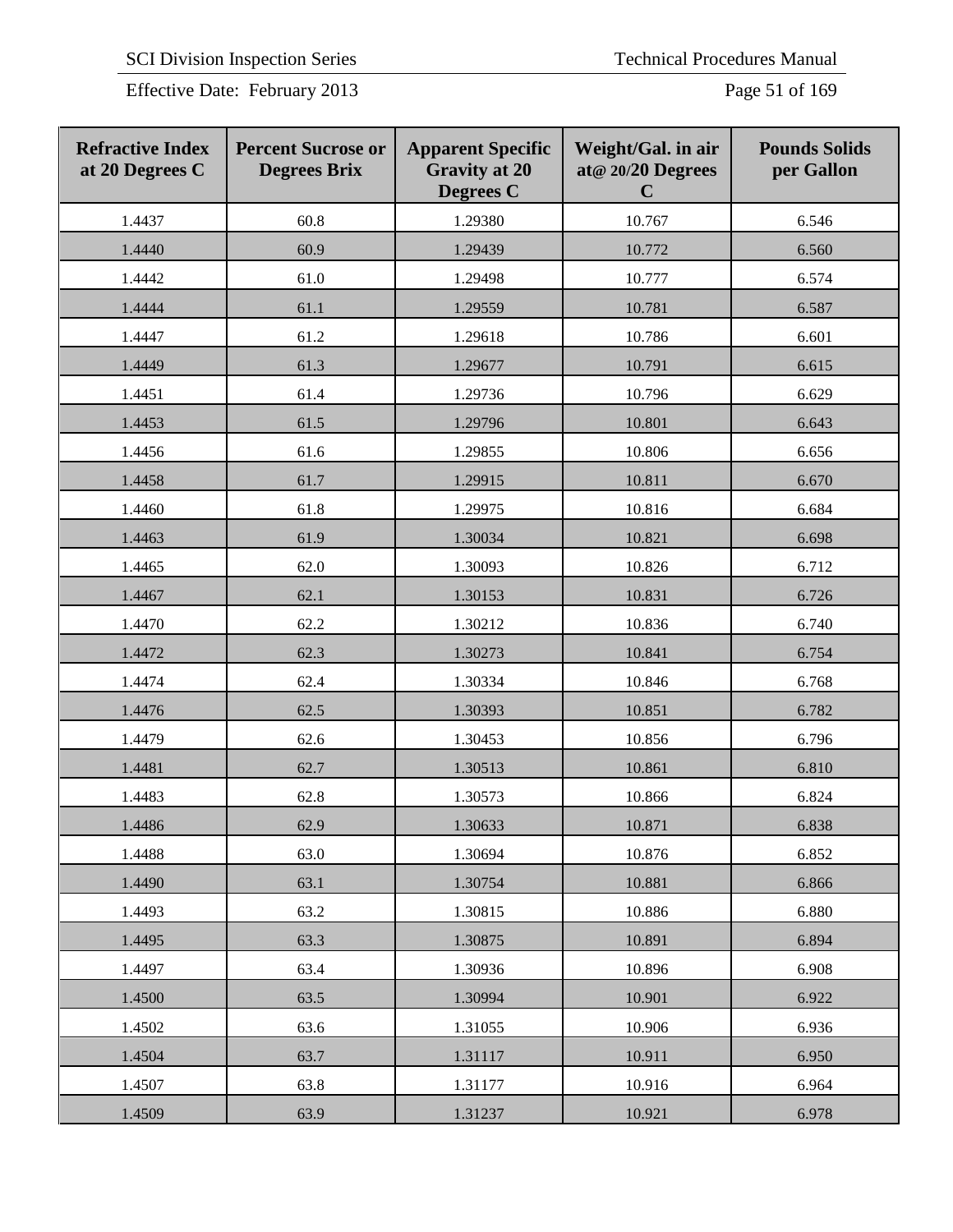Effective Date: February 2013 Page 52 of 169

| <b>Refractive Index</b><br>at 20 Degrees C | <b>Percent Sucrose or</b><br><b>Degrees Brix</b> | <b>Apparent Specific</b><br><b>Gravity at 20</b><br><b>Degrees C</b> | Weight/Gal. in air<br>at@ 20/20 Degrees<br>$\mathbf C$ | <b>Pounds Solids</b><br>per Gallon |
|--------------------------------------------|--------------------------------------------------|----------------------------------------------------------------------|--------------------------------------------------------|------------------------------------|
| 1.4511                                     | 64.0                                             | 1.31297                                                              | 10.926                                                 | 6.993                              |
| 1.4514                                     | 64.1                                             | 1.31359                                                              | 10.931                                                 | 7.007                              |
| 1.4516                                     | 64.2                                             | 1.31418                                                              | 10.936                                                 | 7.021                              |
| 1.4518                                     | 64.3                                             | 1.31479                                                              | 10.941                                                 | 7.035                              |
| 1.4521                                     | 64.4                                             | 1.31540                                                              | 10.946                                                 | 7.049                              |
| 1.4523                                     | 64.5                                             | 1.31600                                                              | 10.951                                                 | 7.063                              |
| 1.4525                                     | 64.6                                             | 1.31661                                                              | 10.956                                                 | 7.078                              |
| 1.4528                                     | 64.7                                             | 1.31723                                                              | 10.961                                                 | 7.092                              |
| 1.4530                                     | 64.8                                             | 1.31784                                                              | 10.967                                                 | 7.107                              |
| 1.4532                                     | 64.9                                             | 1.31845                                                              | 10.972                                                 | 7.121                              |
| 1.4535                                     | 65.0                                             | 1.31905                                                              | 10.977                                                 | 7.135                              |
| 1.4537                                     | 65.1                                             | 1.31966                                                              | 10.982                                                 | 7.149                              |
| 1.4539                                     | 65.2                                             | 1.32028                                                              | 10.987                                                 | 7.164                              |
| 1.4542                                     | 65.3                                             | 1.32089                                                              | 10.992                                                 | 7.178                              |
| 1.4544                                     | 65.4                                             | 1.32150                                                              | 10.997                                                 | 7.192                              |
| 1.4546                                     | 65.5                                             | 1.32210                                                              | 11.002                                                 | 7.206                              |
| 1.4549                                     | 65.6                                             | 1.32271                                                              | 11.007                                                 | 7.221                              |
| 1.4551                                     | 65.7                                             | 1.32332                                                              | 11.012                                                 | 7.235                              |
| 1.4553                                     | 65.8                                             | 1.32393                                                              | 11.017                                                 | 7.249                              |
| 1.4556                                     | 65.9                                             | 1.32455                                                              | 11.022                                                 | 7.263                              |
| 1.4558                                     | 66.0                                             | 1.32516                                                              | 11.027                                                 | 7.278                              |
| 1.4561                                     | 66.1                                             | 1.32577                                                              | 11.033                                                 | 7.293                              |
| 1.4563                                     | 66.2                                             | 1.32638                                                              | 11.038                                                 | 7.307                              |
| 1.4565                                     | 66.3                                             | 1.32699                                                              | 11.043                                                 | 7.322                              |
| 1.4568                                     | 66.4                                             | 1.32759                                                              | 11.048                                                 | 7.336                              |
| 1.4570                                     | 66.5                                             | 1.32820                                                              | 11.053                                                 | 7.350                              |
| 1.4572                                     | 66.6                                             | 1.32884                                                              | 11.058                                                 | 7.365                              |
| 1.4575                                     | 66.7                                             | 1.32945                                                              | 11.063                                                 | 7.379                              |
| 1.4577                                     | 66.8                                             | 1.33007                                                              | 11.068                                                 | 7.393                              |
| 1.4580                                     | 66.9                                             | 1.33068                                                              | 11.073                                                 | 7.408                              |
| 1.4582                                     | 67.0                                             | 1.33129                                                              | 11.079                                                 | 7.423                              |
| 1.4584                                     | 67.1                                             | 1.33192                                                              | 11.084                                                 | 7.437                              |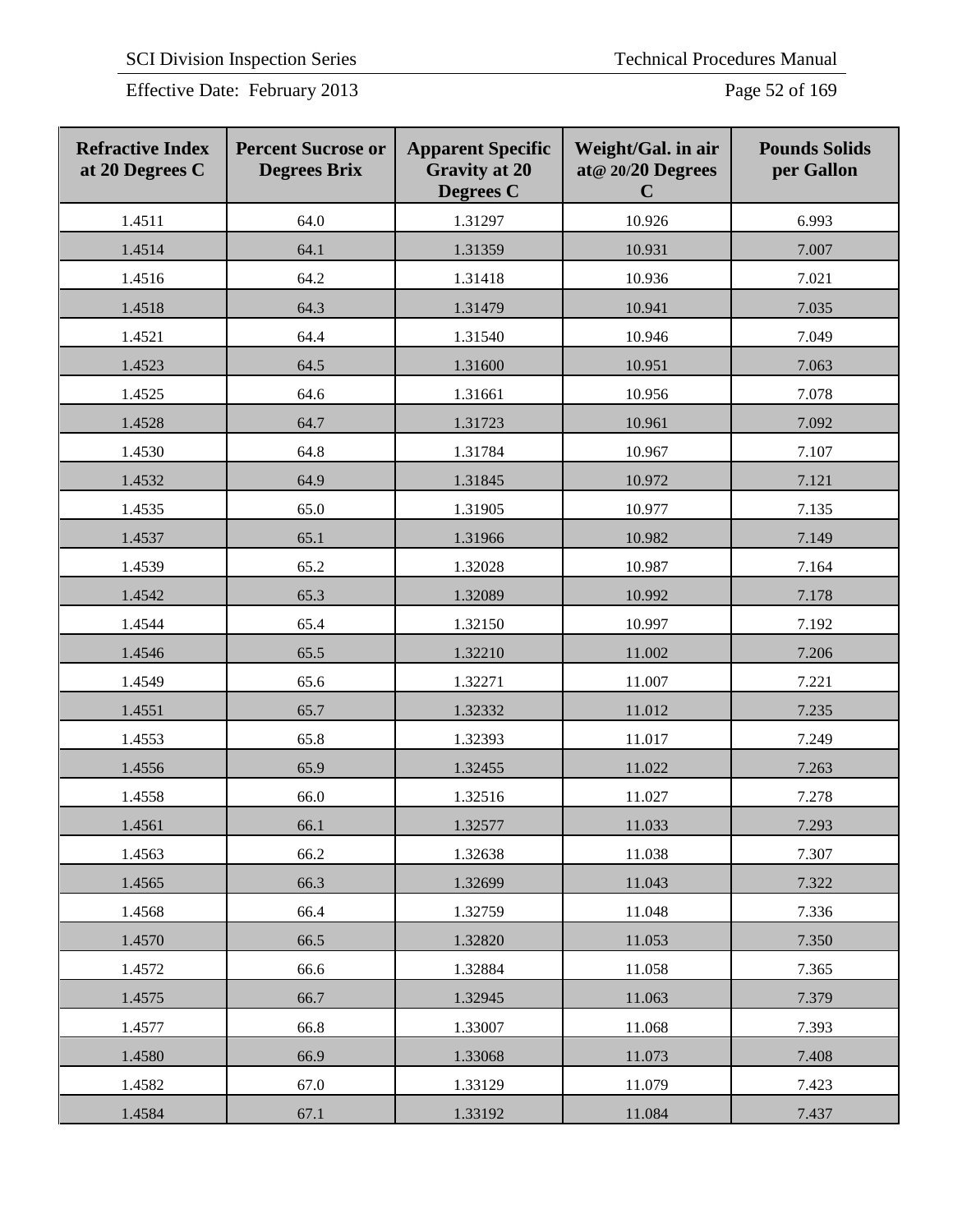Effective Date: February 2013 Page 53 of 169

| <b>Refractive Index</b><br>at 20 Degrees C | <b>Percent Sucrose or</b><br><b>Degrees Brix</b> | <b>Apparent Specific</b><br><b>Gravity at 20</b><br><b>Degrees C</b> | Weight/Gal. in air<br>at@ 20/20 Degrees<br>$\mathbf C$ | <b>Pounds Solids</b><br>per Gallon |
|--------------------------------------------|--------------------------------------------------|----------------------------------------------------------------------|--------------------------------------------------------|------------------------------------|
| 1.4587                                     | 67.2                                             | 1.33254                                                              | 11.089                                                 | 7.452                              |
| 1.4589                                     | 67.3                                             | 1.33315                                                              | 11.094                                                 | 7.466                              |
| 1.4591                                     | 67.4                                             | 1.33377                                                              | 11.099                                                 | 7.481                              |
| 1.4594                                     | 67.5                                             | 1.33438                                                              | 11.104                                                 | 7.495                              |
| 1.4596                                     | 67.6                                             | 1.33500                                                              | 11.110                                                 | 7.510                              |
| 1.4599                                     | 67.7                                             | 1.33562                                                              | 11.115                                                 | 7.525                              |
| 1.4601                                     | 67.8                                             | 1.33625                                                              | 11.120                                                 | 7.539                              |
| 1.4603                                     | 67.9                                             | 1.33686                                                              | 11.125                                                 | 7.554                              |
| 1.4606                                     | 68.0                                             | 1.33748                                                              | 11.130                                                 | 7.568                              |
| 1.4608                                     | 68.1                                             | 1.33810                                                              | 11.135                                                 | 7.583                              |
| 1.4611                                     | 68.2                                             | 1.33872                                                              | 11.140                                                 | 7.597                              |
| 1.4613                                     | 68.3                                             | 1.33935                                                              | 11.146                                                 | 7.613                              |
| 1.4615                                     | 68.4                                             | 1.33997                                                              | 11.151                                                 | 7.627                              |
| 1.4618                                     | 68.5                                             | 1.34059                                                              | 11.156                                                 | 7.642                              |
| 1.4620                                     | 68.6                                             | 1.34121                                                              | 11.161                                                 | 7.656                              |
| 1.4623                                     | 68.7                                             | 1.34183                                                              | 11.166                                                 | 7.671                              |
| 1.4625                                     | 68.8                                             | 1.34245                                                              | 11.172                                                 | 7.686                              |
| 1.4628                                     | 68.9                                             | 1.34309                                                              | 11.177                                                 | 7.701                              |
| 1.4630                                     | 69.0                                             | 1.34371                                                              | 11.182                                                 | 7.716                              |
| 1.4632                                     | 69.1                                             | 1.34433                                                              | 11.187                                                 | 7.730                              |
| 1.4635                                     | 69.2                                             | 1.34495                                                              | 11.192                                                 | 7.745                              |
| 1.4637                                     | 69.3                                             | 1.34558                                                              | 11.198                                                 | 7.760                              |
| 1.4640                                     | 69.4                                             | 1.34621                                                              | 11.203                                                 | 7.775                              |
| 1.4642                                     | 69.5                                             | 1.34684                                                              | 11.208                                                 | 7.790                              |
| 1.4644                                     | 69.6                                             | 1.34746                                                              | 11.213                                                 | 7.804                              |
| 1.4647                                     | 69.7                                             | 1.34809                                                              | 11.218                                                 | 7.819                              |
| 1.4649                                     | 69.8                                             | 1.34871                                                              | 11.224                                                 | 7.834                              |
| 1.4652                                     | 69.9                                             | 1.34934                                                              | 11.229                                                 | 7.849                              |
| 1.4654                                     | 70.0                                             | 1.34997                                                              | 11.234                                                 | 7.864                              |
| 1.4657                                     | 70.1                                             | 1.35060                                                              | 11.239                                                 | 7.879                              |
| 1.4659                                     | 70.2                                             | 1.35123                                                              | 11.245                                                 | 7.894                              |
| 1.4661                                     | 70.3                                             | 1.35186                                                              | 11.250                                                 | 7.909                              |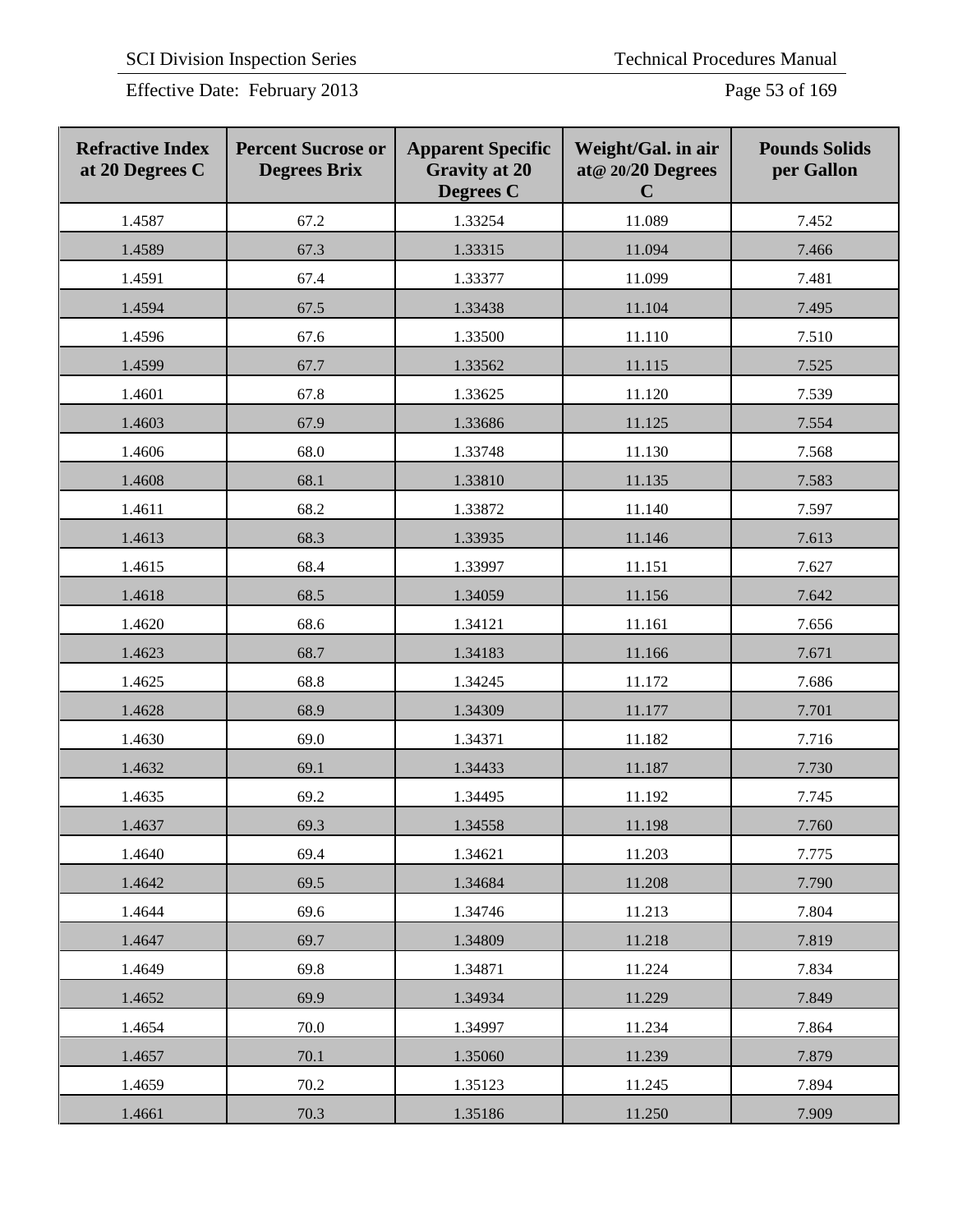Effective Date: February 2013 Page 54 of 169

| <b>Refractive Index</b><br>at 20 Degrees C | <b>Percent Sucrose or</b><br><b>Degrees Brix</b> | <b>Apparent Specific</b><br><b>Gravity at 20</b><br><b>Degrees C</b> | Weight/Gal. in air<br>at@ 20/20 Degrees<br>$\mathbf C$ | <b>Pounds Solids</b><br>per Gallon |
|--------------------------------------------|--------------------------------------------------|----------------------------------------------------------------------|--------------------------------------------------------|------------------------------------|
| 1.4664                                     | 70.4                                             | 1.35248                                                              | 11.255                                                 | 7.924                              |
| 1.4666                                     | 70.5                                             | 1.35311                                                              | 11.260                                                 | 7.938                              |
| 1.4669                                     | 70.6                                             | 1.35375                                                              | 11.265                                                 | 7.953                              |
| 1.4671                                     | 70.7                                             | 1.35438                                                              | 11.271                                                 | 7.969                              |
| 1.4674                                     | 70.8                                             | 1.35501                                                              | 11.276                                                 | 7.983                              |
| 1.4676                                     | 70.9                                             | 1.35564                                                              | 11.281                                                 | 7.998                              |
| 1.4679                                     | 71.0                                             | 1.35627                                                              | 11.286                                                 | 8.013                              |
| 1.4681                                     | 71.1                                             | 1.35691                                                              | 11.292                                                 | 8.029                              |
| 1.4684                                     | 71.2                                             | 1.35754                                                              | 11.297                                                 | 8.043                              |
| 1.4686                                     | 71.3                                             | 1.35817                                                              | 11.302                                                 | 8.058                              |
| 1.4688                                     | 71.4                                             | 1.35881                                                              | 11.308                                                 | 8.074                              |
| 1.4691                                     | 71.5                                             | 1.35944                                                              | 11.313                                                 | 8.089                              |
| 1.4693                                     | 71.6                                             | 1.36008                                                              | 11.318                                                 | 8.104                              |
| 1.4696                                     | 71.7                                             | 1.36072                                                              | 11.323                                                 | 8.119                              |
| 1.4698                                     | 71.8                                             | 1.36135                                                              | 11.329                                                 | 8.134                              |
| 1.4701                                     | 71.9                                             | 1.36198                                                              | 11.334                                                 | 8.149                              |
| 1.4703                                     | 72.0                                             | 1.36261                                                              | 11.339                                                 | 8.164                              |
| 1.4706                                     | 72.1                                             | 1.36324                                                              | 11.345                                                 | 8.180                              |
| 1.4708                                     | 72.2                                             | 1.36389                                                              | 11.350                                                 | 8.195                              |
| 1.4711                                     | 72.3                                             | 1.36452                                                              | 11.355                                                 | 8.210                              |
| 1.4713                                     | 72.4                                             | 1.36516                                                              | 11.360                                                 | 8.225                              |
| 1.4716                                     | 72.5                                             | 1.36579                                                              | 11.366                                                 | 8.240                              |
| 1.4718                                     | 72.6                                             | 1.36643                                                              | 11.371                                                 | 8.255                              |
| 1.4721                                     | 72.7                                             | 1.36707                                                              | 11.376                                                 | 8.270                              |
| 1.4723                                     | 72.8                                             | 1.36771                                                              | 11.382                                                 | 8.286                              |
| 1.4725                                     | 72.9                                             | 1.36836                                                              | 11.387                                                 | 8.301                              |
| 1.4728                                     | 73.0                                             | 1.36900                                                              | 11.392                                                 | 8.316                              |
| 1.4730                                     | 73.1                                             | 1.36964                                                              | 11.398                                                 | 8.332                              |
| 1.4733                                     | 73.2                                             | 1.37028                                                              | 11.403                                                 | 8.347                              |
| 1.4735                                     | 73.3                                             | 1.37092                                                              | 11.408                                                 | 8.362                              |
| 1.4738                                     | 73.4                                             | 1.37156                                                              | 11.414                                                 | 8.378                              |
| 1.4740                                     | 73.5                                             | 1.37220                                                              | 11.419                                                 | 8.393                              |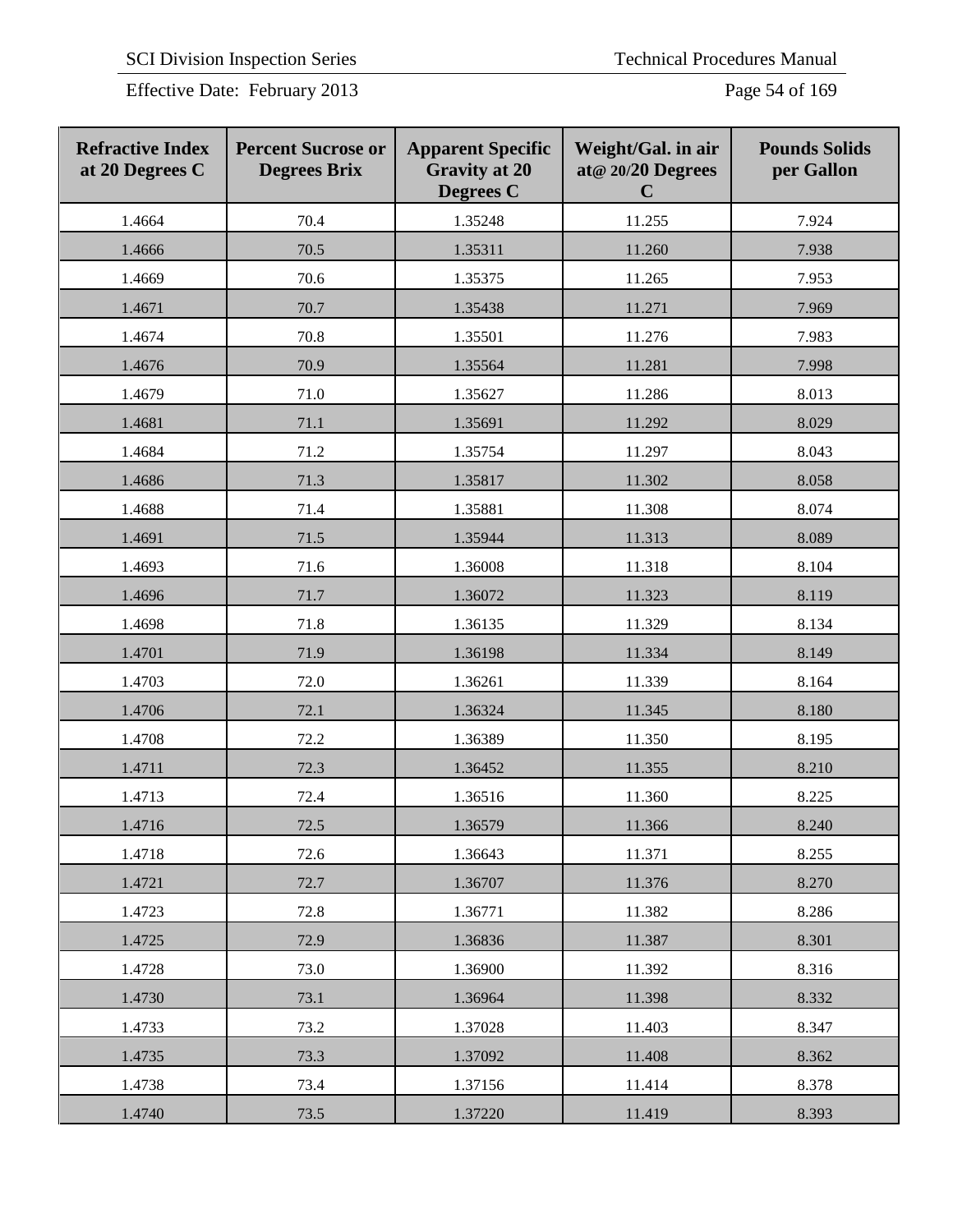Effective Date: February 2013 Page 55 of 169

| <b>Refractive Index</b><br>at 20 Degrees C | <b>Percent Sucrose or</b><br><b>Degrees Brix</b> | <b>Apparent Specific</b><br><b>Gravity at 20</b><br>Degrees C | Weight/Gal. in air<br>at@ 20/20 Degrees<br>$\mathbf C$ | <b>Pounds Solids</b><br>per Gallon |
|--------------------------------------------|--------------------------------------------------|---------------------------------------------------------------|--------------------------------------------------------|------------------------------------|
| 1.4743                                     | 73.6                                             | 1.37283                                                       | 11.424                                                 | 8.408                              |
| 1.4745                                     | 73.7                                             | 1.37347                                                       | 11.430                                                 | 8.424                              |
| 1.4748                                     | 73.8                                             | 1.37411                                                       | 11.435                                                 | 8.439                              |
| 1.4750                                     | 73.9                                             | 1.37476                                                       | 11.440                                                 | 8.454                              |
| 1.4753                                     | 74.0                                             | 1.37541                                                       | 11.446                                                 | 8.470                              |
| 1.4756                                     | 74.1                                             | 1.37605                                                       | 11.451                                                 | 8.485                              |
| 1.4758                                     | 74.2                                             | 1.37669                                                       | 11.456                                                 | 8.500                              |
| 1.4760                                     | 74.3                                             | 1.37733                                                       | 11.462                                                 | 8.516                              |
| 1.4763                                     | 74.4                                             | 1.37798                                                       | 11.467                                                 | 8.531                              |
| 1.4765                                     | 74.5                                             | 1.37864                                                       | 11.473                                                 | 8.547                              |
| 1.4768                                     | 74.6                                             | 1.37928                                                       | 11.478                                                 | 8.563                              |
| 1.4770                                     | 74.7                                             | 1.37993                                                       | 11.483                                                 | 8.578                              |
| 1.4773                                     | 74.8                                             | 1.38057                                                       | 11.489                                                 | 8.594                              |
| 1.4776                                     | 74.9                                             | 1.38122                                                       | 11.494                                                 | 8.609                              |
| 1.4778                                     | 75.0                                             | 1.38187                                                       | 11.499                                                 | 8.624                              |
| 1.4781                                     | 75.1                                             | 1.38252                                                       | 11.505                                                 | 8.640                              |
| 1.4783                                     | 75.2                                             | 1.38316                                                       | 11.510                                                 | 8.656                              |
| 1.4786                                     | 75.3                                             | 1.38381                                                       | 11.516                                                 | 8.672                              |
| 1.4788                                     | 75.4                                             | 1.38445                                                       | 11.521                                                 | 8.687                              |
| 1.4791                                     | 75.5                                             | 1.38510                                                       | 11.526                                                 | 8.703                              |
| 1.4793                                     | 75.6                                             | 1.38575                                                       | 11.532                                                 | 8.718                              |
| 1.4796                                     | 75.7                                             | 1.38640                                                       | 11.537                                                 | 8.734                              |
| 1.4798                                     | 75.8                                             | 1.38705                                                       | 11.543                                                 | 8.750                              |
| 1.4801                                     | 75.9                                             | 1.38770                                                       | 11.548                                                 | 8.765                              |
| 1.4803                                     | 76.0                                             | 1.38835                                                       | 11.554                                                 | 8.781                              |
| 1.4806                                     | 76.1                                             | 1.38902                                                       | 11.559                                                 | 8.796                              |
| 1.4808                                     | 76.2                                             | 1.38967                                                       | 11.564                                                 | 8.812                              |
| 1.4811                                     | 76.3                                             | 1.39032                                                       | 11.570                                                 | 8.828                              |
| 1.4814                                     | 76.4                                             | 1.39097                                                       | 11.575                                                 | 8.843                              |
| 1.4816                                     | 76.5                                             | 1.39162                                                       | 11.581                                                 | 8.859                              |
| 1.4819                                     | 76.6                                             | 1.39228                                                       | 11.586                                                 | 8.875                              |
| 1.4821                                     | 76.7                                             | 1.39293                                                       | 11.592                                                 | 8.891                              |